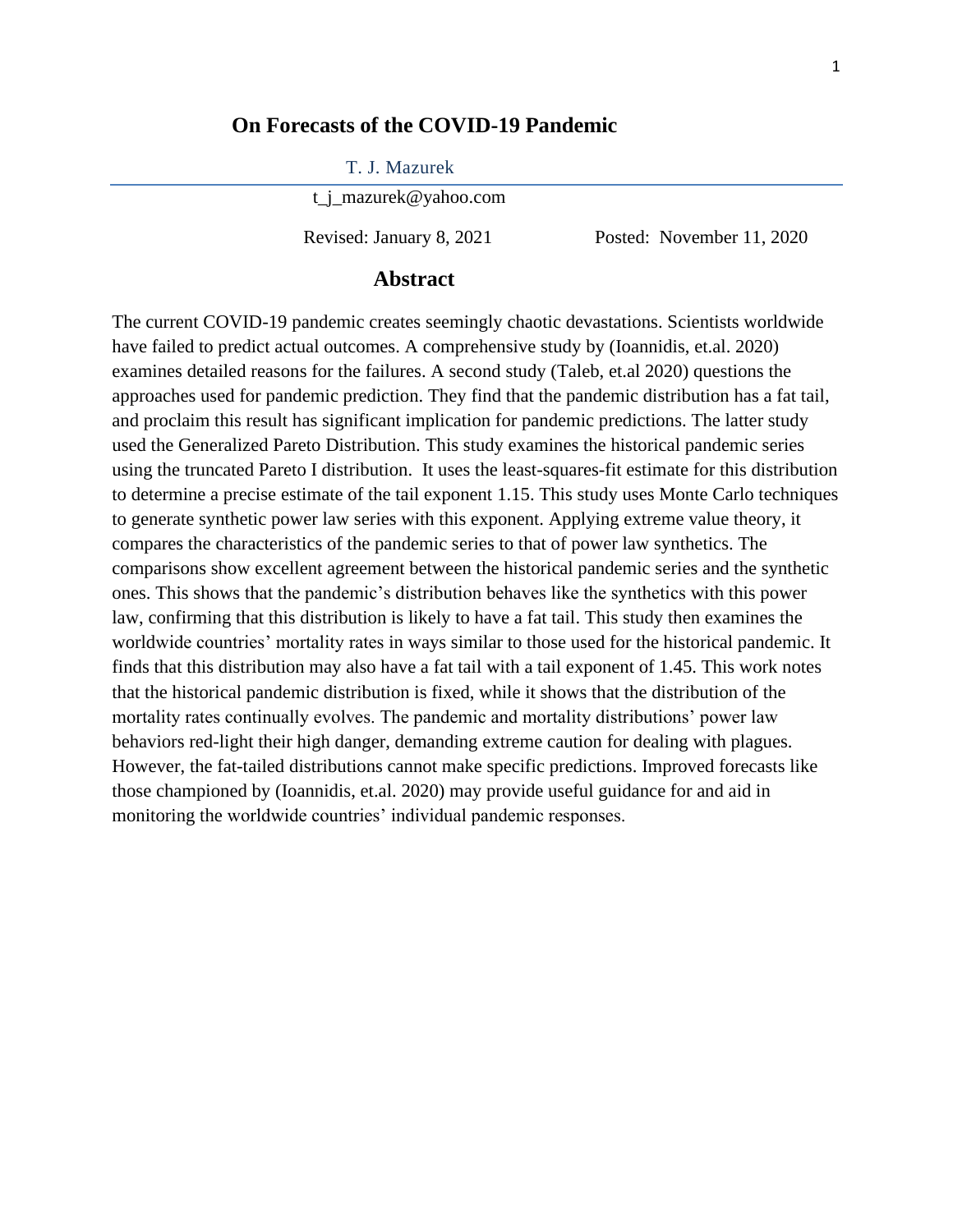# **1. Introduction**

The current COVID-19 pandemic engulfing the world creates wide spread devastations that seemingly are unpredictable. Although many esteemed scientists worldwide have expended great efforts to forecast epidemic courses for individual countries and cities, their forecasts have differed markedly from actual outcomes. A comprehensive study (Ioannidis, Cripps, and Tanner 2020) examines in great detail the reasons for the forecasting failures.

A significant paper by Taleb, Bar-Yam, and Cirillo (2020) questions the approaches used for pandemic prediction by the worldwide researchers, and claims that they are fundamentally flawed. Examining historical pandemics that claimed at least 1000 lives, they find the pandemics' distribution has a fat tail. They proclaim that the presence of fat tails demands profound changes in forecasting pandemic risks. They suggest several modifications to the approach and focus of forecasting. Let's now highlight their salient points.

Fat-tailed distributions have very large (or infinite) means that lie far above the values of the most frequently occurring events. Hence studies of the latter events comprise wasted efforts for risk implications. These frequent occurrences are like noise when compared to the much greater risks residing in the tails.

While random variable distributions with fat tails have unstable (divergent) moments, they may still have stable and informative tail properties for inferences on risk. Hence one should not stall and demand more data since the data to come will still be of the most frequently occurring type, i.e., noise compared to the risk in the tails. Sufficient evidence of huge tail risk is contained in the tail properties themselves.

Forecasting about the mean (or other parameters) of a phenomenon requires that the phenomenon's distribution permits convergences. Extreme value theory shows that relevant distributions for pandemics have divergent means. Thus, extreme value theory should be applied to tail behavior to assess the risk posed by pandemics. Hence in their view, the worldwide forecaster's focuses are "extremely misplaced".

(Ioannidis et.al. 2020) --who's primary focus is on their extensive and detailed examination of reasons behind forecasting failures-- question the above characterization and make several responses, seeking further clarification from (Taleb et.al. 2020). The present study addresses one of their queries, where they posit that a "two parameter Gamma distribution fitted to log counts" may adequately explain the historical pandemic data. This study addresses whether or not Gamma functions can represent the pandemic data. It will examine two Gamma function fits: 1) where its arguments are the pandemic data, and 2) where they are the logarithms of the data (as posited by Ioannidis et.al.).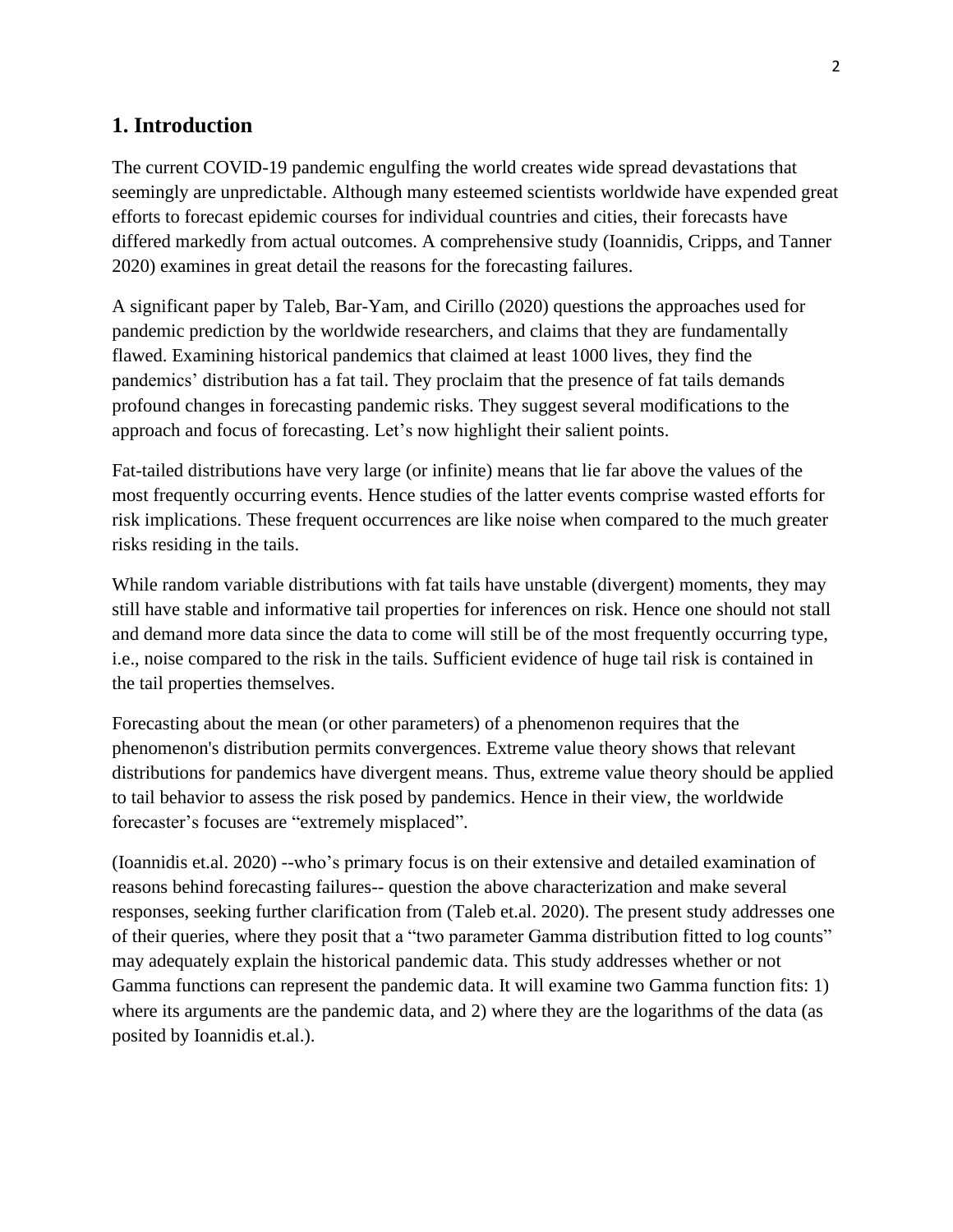An earlier ground breaking work by Cirillo and Taleb (2020) forms the foundation for the arguments of Taleb et.al. (2020). It applies the Generalized Pareto Distribution<sup>1</sup> to study the historical pandemic series. The present work uses the truncated Pareto I distribution, applying its least-squares-fit estimate to make a precise determination of the power law exponent. This permits detailed comparisons to synthetic power law series generated via Monte Carlo techniques. These comparisons substantially confirm that the historical pandemic series follows a fat-tailed power law as originally deduced by Cirillo and Taleb (2020).

The statistics on Covid-19 worldwide mortality by country are available at the Johns Hopkins Coronavirus Resource Center's web site<sup>2</sup>. In particular the site provides statistics on deaths per 100K population for each country. For simplicity, this work refers to these statistics as mortality rates. The mortality rates in this work were copied from the Resource Center's posting on 8/31/20. This data is in Table A2.1 in Appendix 2. Figure 1.1 shows the mortality rates in decreasing rank order of the series elements.



Figure 1.1 Mortality rates by countries in decreasing rank order of mortality rate.

The positions of several countries are labeled on this curve. The plot suggests that the worldwide countries' mortality rates have a fat-tailed distribution. This study examines that possibility and discovers that this is the case. It also finds that this fat-tailed distribution's exponent is evolving noticeably on timescales of roughly weeks.

The remainder of this paper is structured as follows. Section 2 uses the least-squares-fit estimate for the Pareto I distribution to determine the historical pandemic's power law exponent which is  $\alpha + 1 = 1.15$ . The section applies extreme value theory to study the pandemic distribution. It

<sup>&</sup>lt;sup>1</sup> See Cirillo (2013) for the various classifications of Pareto distributions.

<sup>&</sup>lt;sup>2</sup> The statistics are available at:  $\frac{https://coronavirus.jhu.edu/data/mortality}{https://coronavirus.jhu.edu/data/mortality}$ .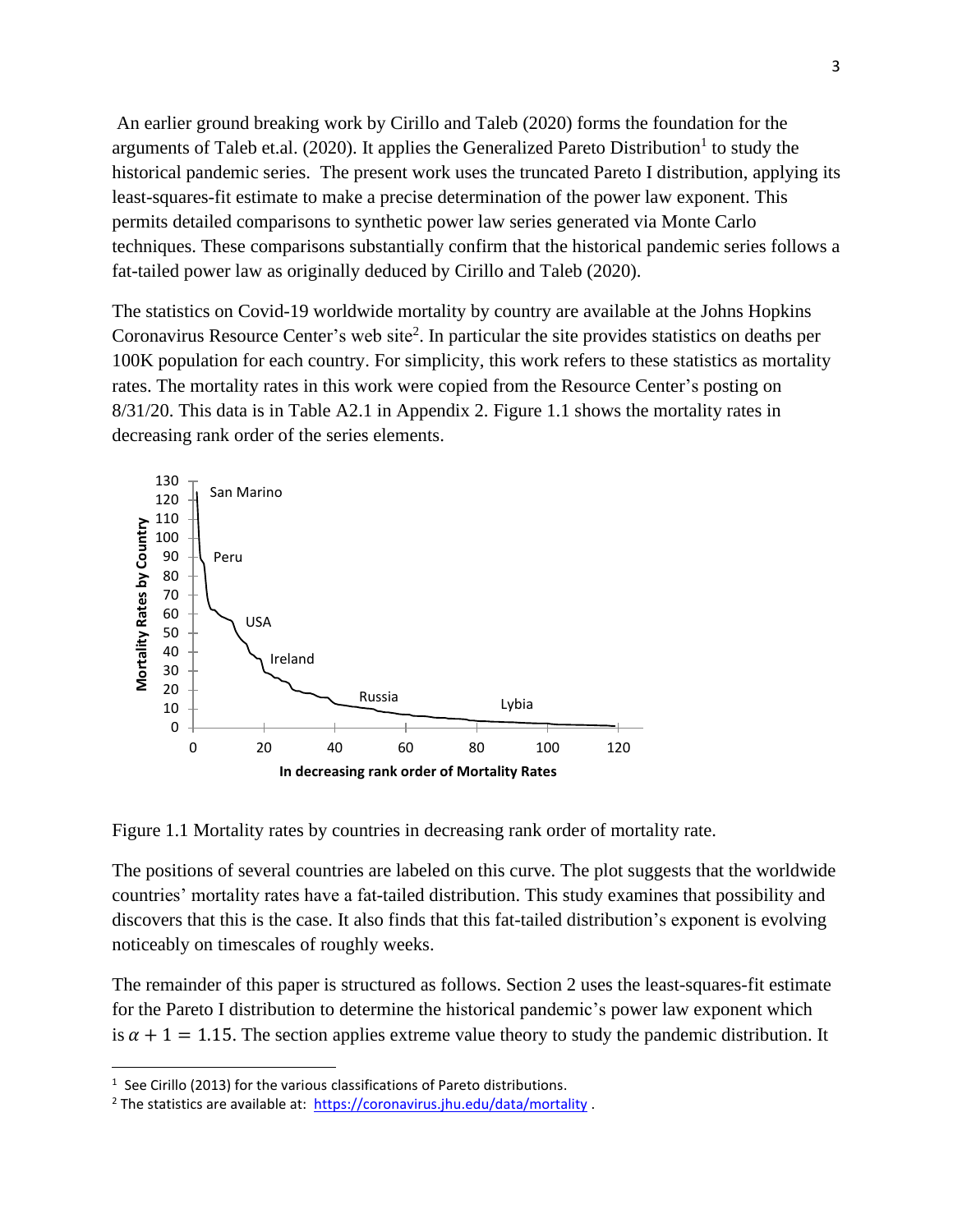uses Monte Carlo methods to generate several synthetic series sets corresponding to the historical pandemic one. Using extreme value theory, it then shows that the synthetic series sets have very similar characteristics to that of the historical pandemic one. Section 3 examines the distribution of the world's individual country mortality rates. It finds that the distribution of country morality rates is also fat-tailed. It then examines this distribution in a manner similar to that in Section 2, and finds the mortality rate power law exponent is  $\alpha + 1 = 1.45$ . The section again uses Monte Carlo methods to generate several synthetic series sets corresponding to the empirical one. It shows that the synthetic series in this set have similar characteristics to that of the empirical mortality rate series. Section 4 presents a summary of the results and discusses implications for pandemic and epidemic forecasting. It also shows the evolutionary behavior of the worldwide mortality rate distribution's power law exponent.

Finally, Appendix 1 determines the maximum likelihood parameters of the Gamma distributions that correspond to the historical pandemic series. This is done for both Gamma function representations of the data as noted above. Using Monto Carlo techniques to generate several sets of deviates for each type of Gamma function fit to the pandemic data, it finds that the both Gamma function distributions have characteristics markedly different from that of the pandemic data, and hence they are not relevant to pandemic studies.

### **2. Comparing Series: Truncate Pareto I to the Historical Pandemic**

The historical pandemic series was copied from Table1 of Cirillo and Taleb (2020). The series is given in that table's column seven, labeled Rescaled Avg Est  $(\times 10^{8})$ ; its elements are in units of 1000. This section uses the truncated Pareto I distribution. It presents the maximum likelihood estimate for this distribution's power law exponent as well as the least-squares-fit estimate of the latter. It finds that the least-squares-fit estimate to be a better representation of the historical pandemic series. The section then presents the mean excess above threshold plot for the pandemic series. It introduces Monte Carlo procedures for generating the synthetic power law series. It generates nine sets of such series and compares characteristics of the historical pandemic to the synthetics. Specifically, the Zipf plots of the pandemic series are shown to be very similar to those of the synthetics. The historical pandemic mean excess behavior with increasing thresholds also essentially matches that of the synthetics. These similarities strongly suggest that the historical pandemic distribution is likely to be a power law with exponent  $\alpha$  +  $1 = 1.15$ . Finally, it compares the maximum-to-sum plots of one of the synthetics to that of the historical pandemic. The two plots are quite similar, showing that the pandemic distribution mimics the behavior of the fat-tailed power law distributions, so its distribution is also likely to be fat tailed.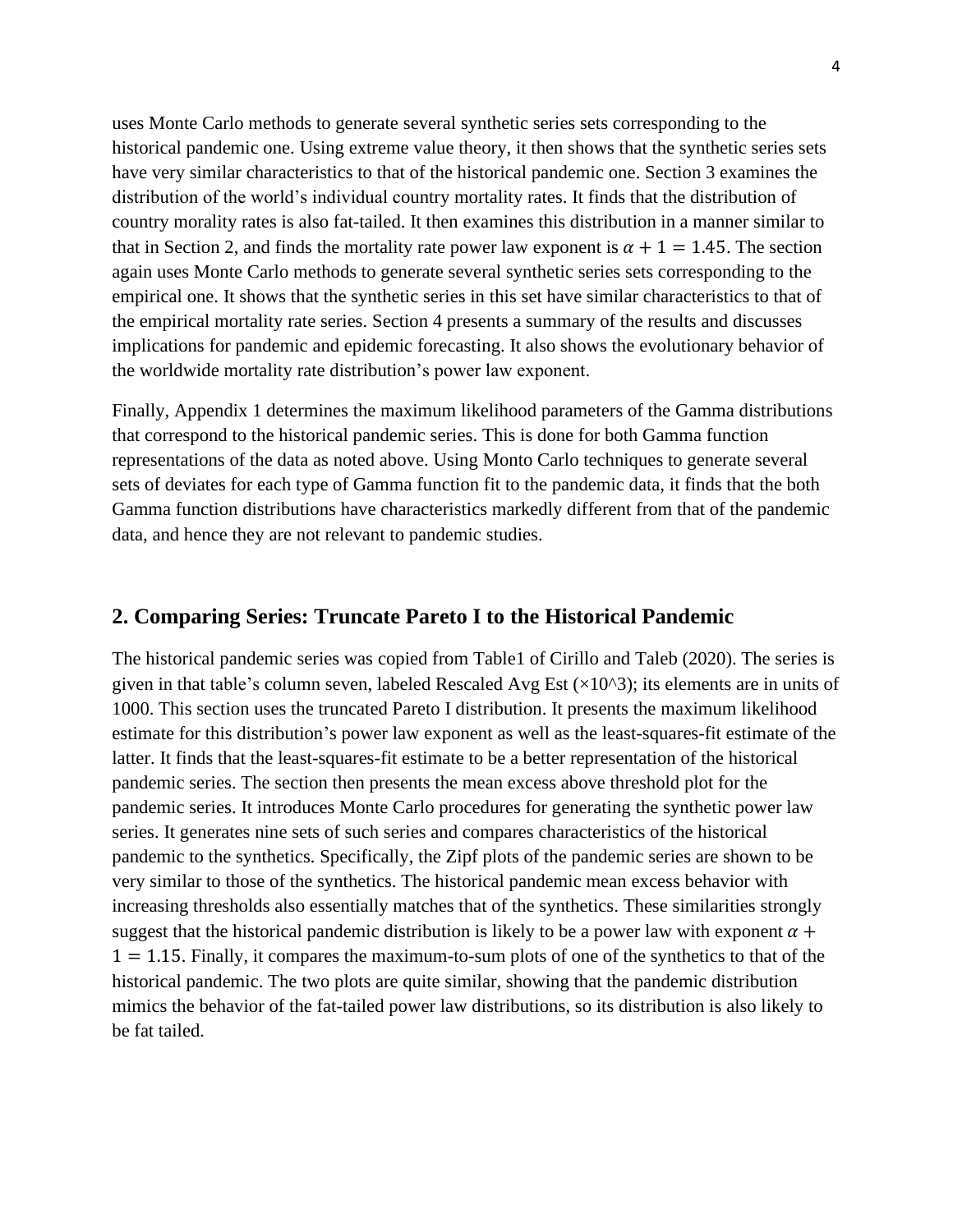The power law distribution used here is the truncated Pareto I distribution (cf. Aban, Meerschaert, Panorska, 2006, equation 3) with exponent  $\alpha + 1$ , lower bound  $x_0$ , and the cutoff  $x_{max}/x_0$ :

$$
f(x/x_0) = \frac{(\alpha/x_0)(x/x_0)^{-\alpha - 1}}{1 - (x_0/x_{max})^{\alpha}} \qquad 0 < x_0 \le x \le x_{max} < \infty \tag{2.1}
$$

Let's set  $x_0 = 1000$ , the unit used in this section. The cut-off is at the maximum element of the historical pandemic series is  $x_{max}/x_0 = 2.678283$ .

The maximum likelihood  $\alpha$  for the truncated Pareto I distribution (cf. ibid, equation 4) satisfies the following two equations

$$
\alpha_{mle} = \frac{1}{\left[\frac{1}{n}\sum_{m=1}^{m=n} \ln(x_m/x_0) - \eta\right]}, \qquad \eta = \frac{(x_0/x_{max})^{\alpha_{mle}} \ln(x_0/x_{max})}{1 - (x_0/x_{max})^{\alpha_{mle}}}.
$$
\n(2.2)

The term  $\frac{1}{n} \sum_{m=1}^{m=n} ln(x_m/x_0)$  in the denominator of the first equation is the reciprocal of the maximum likelihood estimate  $\alpha_{\infty}$  for the corresponding unbounded Pareto I distribution ( $x_{max}$  =  $\infty \to \eta = 0$ ). To determine the parameter  $\alpha_{mle}$  for the truncated Pareto I distribution, one first determines  $\alpha_{\infty}$ . Subsequently one calculates  $\eta$ , then  $\alpha_{mle}$ , and continues iterating until the change in  $\alpha_{mle}$  per iteration becomes negligible. For the historical pandemic series  $\alpha_{\infty} = 0.15$ , resulting in  $\alpha_{mle} = 0.0414$ .

The truncated Pareto I cumulative distribution (cf. ibid, equation 2) is

$$
F(x/x_0) = 1 - \frac{[(x/x_0)^{-\alpha} - (x_{max}/x_0)^{-\alpha}]}{1 - (x_{max}/x_0)^{-\alpha}}.
$$
\n(2.3)

The least-squares-fit method determines  $\alpha_{lsf}$  as follows. Using the empirical logarithmic complementary cumulative distribution  $ln[1 - F_{emp}(x/x_0)]$ , one minimizes the sum of the squared differences between the corresponding empirical and Pareto I logarithmic distributions with respect to  $\alpha$  to define  $\alpha_{lsf}$ . The pandemic series least-squares-fit result is  $\alpha_{lsf} = 0.15$ .

Figure 2.1 below shows the double logarithmic plot of the empirical complementary cumulative distribution  $ln[1 - F(x/x_0)]$  versus  $ln(x/x_0)$ , i.e., the Zipf plot of the historical pandemic series (dotted points). The figure also shows the corresponding curves for the truncated Pareto I distributions for  $\alpha_{mle}$  (dashed line) and  $\alpha_{lsf}$  (solid line) along with their R<sup>2</sup> values of 0.72 and 0.94, respectively. The least-squares-fit is clearly a much better representation of the historical pandemic data. The remainder of this section thus sets  $\alpha = \alpha_{lsf} = 0.15$  so that the power law exponent is  $1 + \alpha = 1.15$ . This section uses this power law to compare the historical pandemic series to Monte Carlo synthetic series with equal lengths of 72.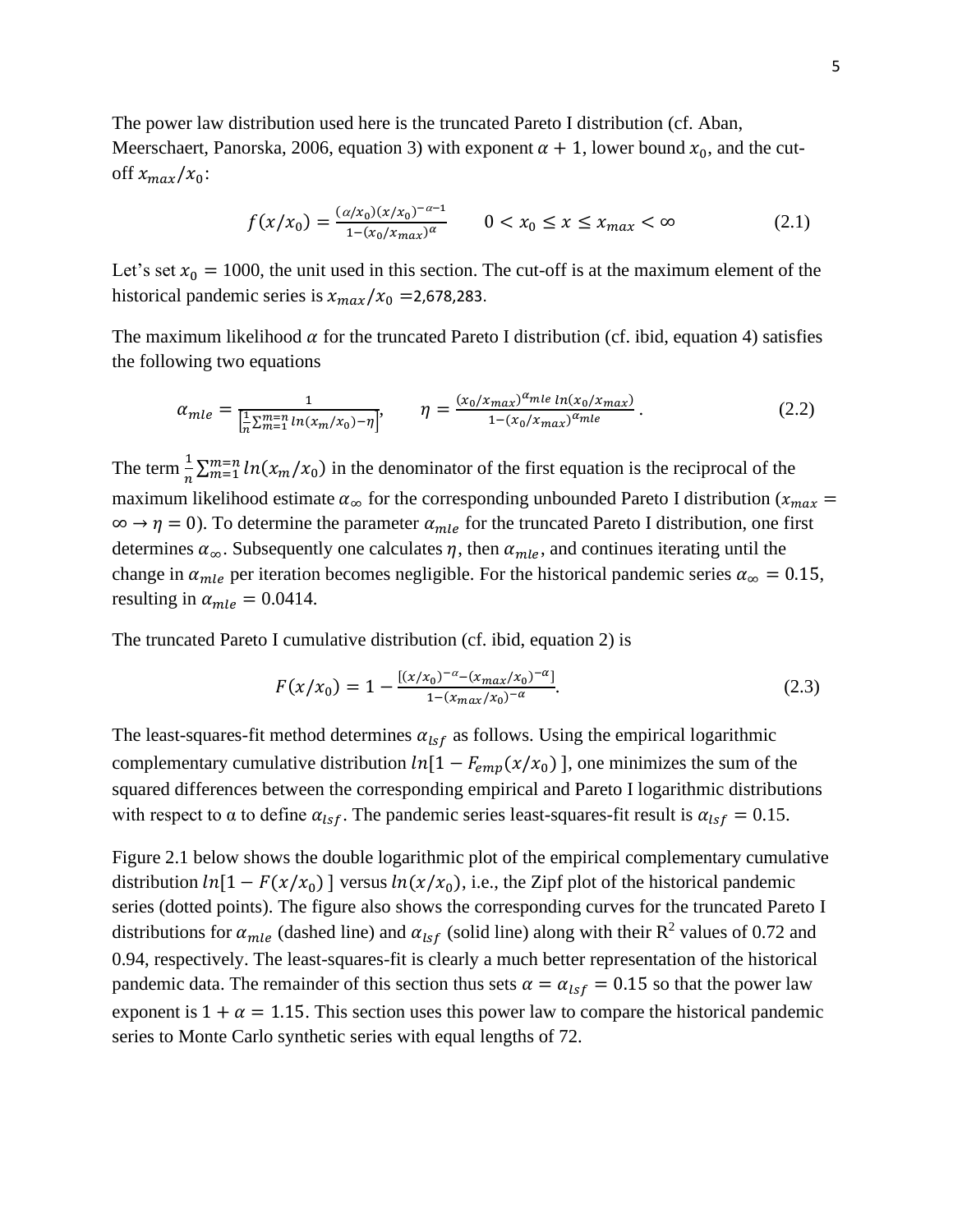

Figure 2.1 Zipf plots of the historical pandemic series, and of the truncated Pareto I distributions with  $\alpha_{mle}$  and  $\alpha_{lsf}$ .

Let us now consider the empirical mean excess function  $e(u/x_0)$  above the threshold u for this distribution which is given by

$$
e(u) = E(X - u|X \ge u) = \frac{\int_{u}^{x_{max}} (x - u)f(x)dx}{\int_{u}^{x_{max}} f(x)dx} = \frac{\alpha}{1 - \alpha} x_{max} \frac{1 - \left(\frac{u}{x_{max}}\right)^{1 - \alpha}}{\left(\frac{u}{x_{max}}\right)^{-\alpha} - 1} - u.
$$
 (2.4a)

Expressed in units of  $x_0$  of this section, one has

$$
\frac{e(u)}{x_0} = \left[ \frac{\alpha}{1 - \alpha} \frac{x_{max}}{x_0} \frac{1 - \left(\frac{u}{x_{max}}\right)^{1 - \alpha}}{\left(\frac{u}{x_{max}}\right)^{-\alpha} - 1} - \frac{u}{x_0} \right].
$$
\n(2.4b)

If a random variable has a fat tail the mean excess should increase with increasing threshold (cf. Embrechts et. al. 2003). For unbounded Pareto I distributions with convergent means ( $\alpha$  > 1), the mean excesses are linear with slopes equal to  $(\alpha - 1)^{-1}$ . Note the slope of the mean excess curve here at  $x_0$  is huge,  $\frac{d}{d}$  $\frac{d}{d\left(\frac{u}{x_0}\right)}\left[\frac{e(u)}{x_0}\right]$  $\left\lfloor \frac{u(u)}{x_0} \right\rfloor \big\rfloor_{u=x_0} \cong 10^4$ , and it remains of this order of magnitude over an extended range of  $u/x_0$ . The slopes of the mean excess here grow much more steeply than those of the overwhelming majority<sup>3</sup> of unbounded and convergent Pareto I distributions, indicating much fatter tails.

The empirical mean excess function  $e(u)$  above the threshold u (cf. Embrechts, Klüppelberg and Mikosch, 2003, p. 296, their equation 6.6) is given by

$$
e(u)/x_0 = \frac{1}{n_{x_i \ge u}} \sum_{n_{x_i \ge u}} (x_i - u)/x_0.
$$
\n(2.5)

<sup>&</sup>lt;sup>3</sup> Of all these distributions only those with  $\alpha = 1 + \varepsilon$ , where  $\varepsilon \ll 1$  have comparable large slopes.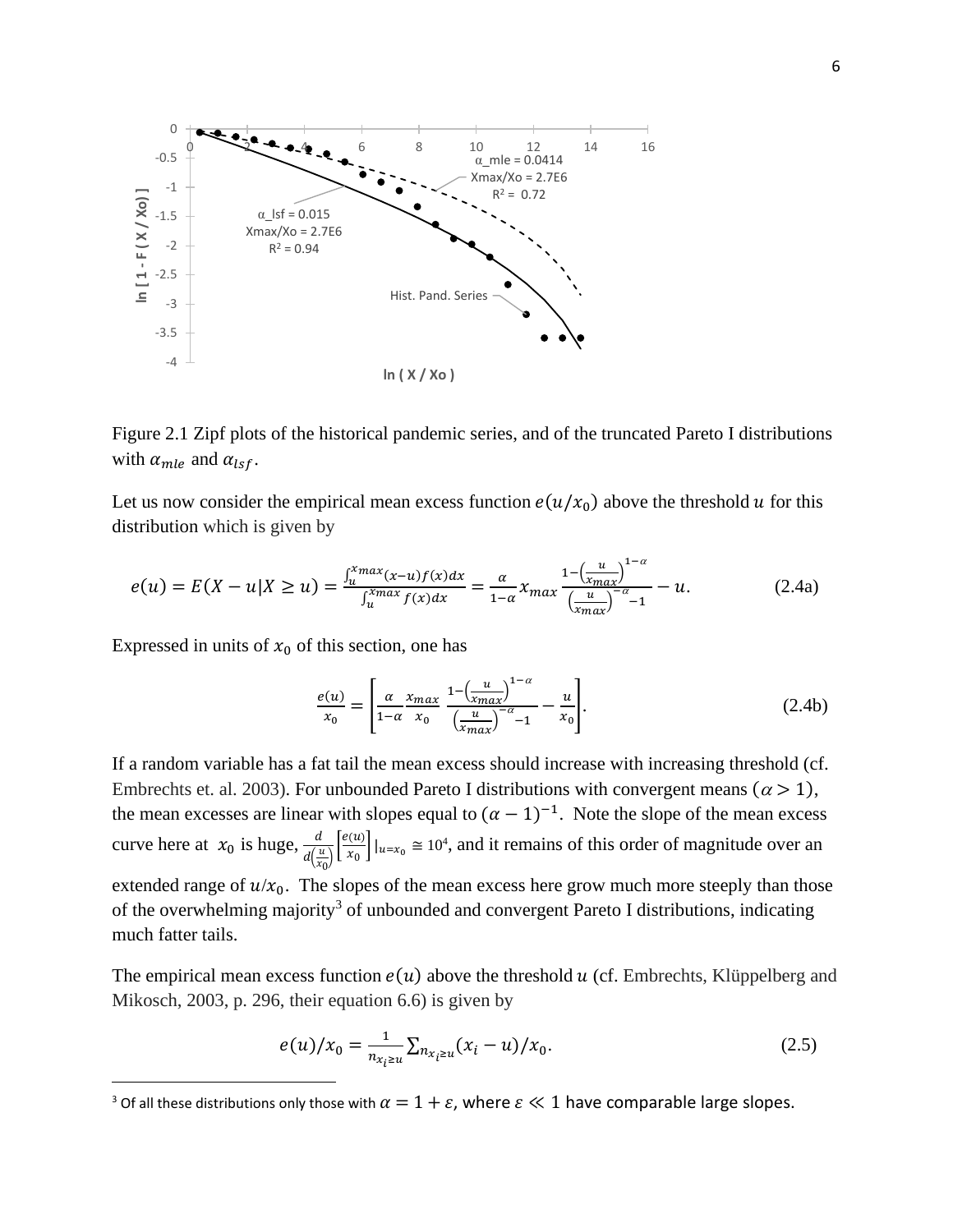In this equation  $n_{x_i \ge u}$  is the total number of series elements satisfying  $x_i \ge u$ .

Now consider Monte Carlo procedures for generating truncated Pareto I synthetic series of the same length as the historical pandemic one. The formula (cf. Clauset, Shalizi, and Newman, 2009, p. 40) for generating synthetic power law deviates  $x_k^{syn}$  with a power law exponent  $\gamma$  is

$$
x_k^{syn} = y_0 (1 - r_k)^{\frac{-1}{\gamma - 1}}.
$$
\n(2.6)

In this formula  $r_k \in (0,1)$  is the kth uniformly distributed deviate. To generate the latter deviates, this work uses the ran1 program of Press, Flannery, and Teukolsky (2002, p. 280).

The following procedure generated the synthetic series deviates, setting  $y_0 = 1$  and  $\gamma = \alpha + 1 = 1.15$  in equation (2.6). The unit used here is 1000, i.e., only pandemics with at least 1000 fatalities are included. The number and distribution of pandemics below this threshold is unknown. Also, one has no knowledge about pandemics above the maximum element  $x_{max}$  in the historical pandemic series. Hence one generates a series with the number of deviates  $n_d$ where  $n_d > 72$ . Deviates below 1000 and deviates above  $x_{max}$  are discarded. One now selects 72 elements out of the remaining ones, dividing them by 1000 to express them in the units used here. Nine sets of synthetic series each having 72 deviates were generated. Finally, each deviate in all nine sets, is multiplied by the normalizing factor  $\alpha/[x_0(1-(x_0/x_{max})^{\alpha})]$  to obtain the truncated Pareto I distribution deviates.



Figure 2.2 Zipf plots for the historical pandemic series, 8 synthetic series, as well as that of the corresponding truncated Pareto I.

Figure 2.2 above shows Zipf plots for the historical pandemic series (red solid line), 8 Monte Carlo synthetic series (dashed lines), as well as that of the corresponding truncated Pareto I of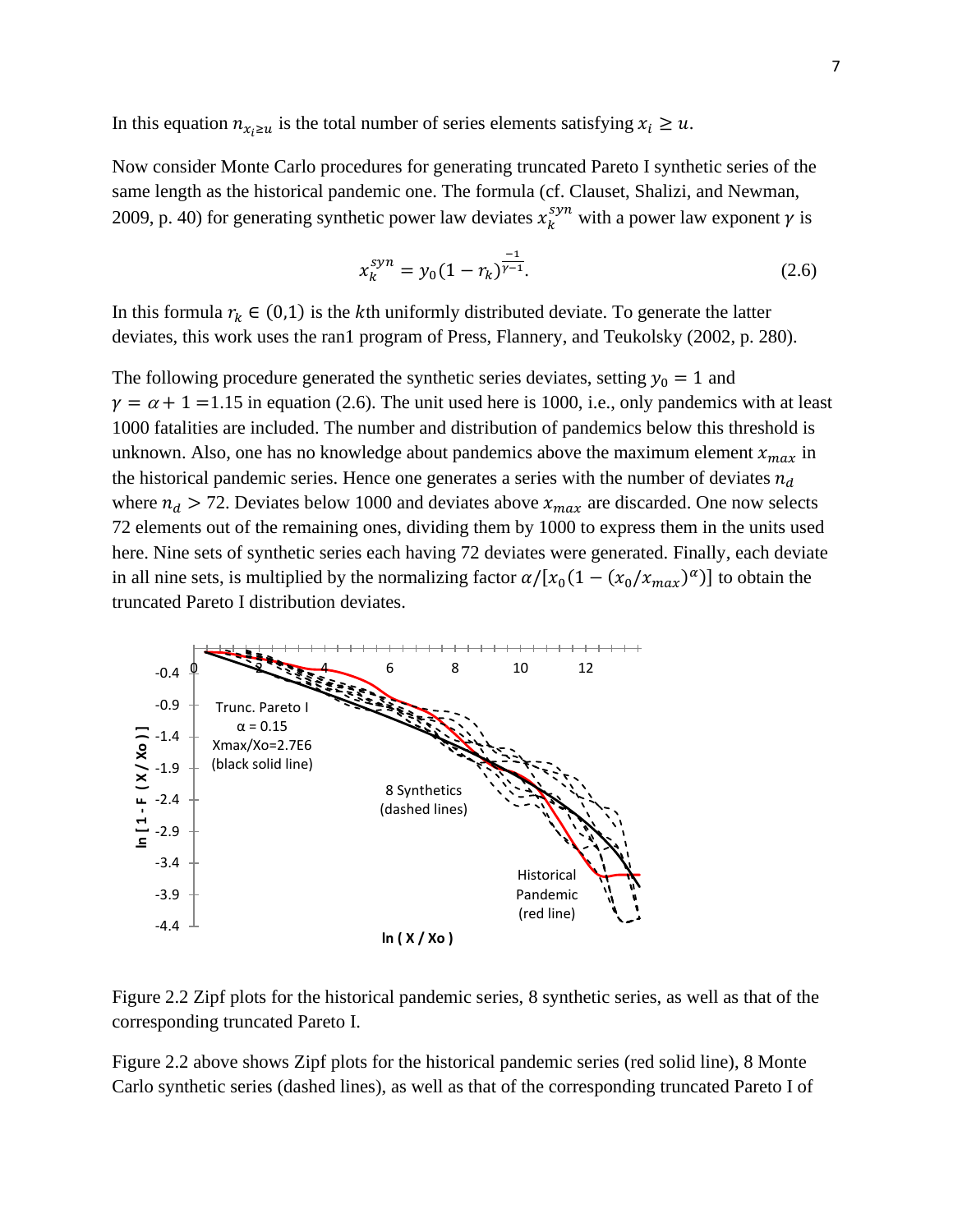equation (2.3). One can see that the paths of the synthetic power-law series envelop the path of the historical pandemic series. Thus the historical pandemic series mimics the behavior of the heavy tailed synthetics. This strongly suggests that the historical pandemic series has a fat tail similar to that of the synthetics. The historical pandemic series tracks the truncated Pareto I complementary cumulative distribution with accuracies comparable to those of the synthetics. The relatively high scatter of the synthetics is due to the small sample size of 72 series elements, corresponding to the historical pandemic series length. Figure A3.1 in Appendix A3 shows the similar plot for synthetics with sample sizes around 1010. There the scatter is reduced significantly.



Figure 2.3 Mean excess function's  $e(u/x_0)/x_0$  behavior with increasing threshold for the historical pandemic series: historical pandemic results<sup>4</sup> versus the truncated Pareto I synthetics with  $\alpha = 0.15$  and  $x_{max}/x_0 = 2.7 \times 10^6$ .

Figure 2.3 plots of the mean excess for the nine synthetic power law series (dashed lines) and that of the historical pandemic (red solid line) of equation (2.5). One can see that the paths of the synthetic power-law series envelop the path of the historical pandemic series. Thus the historical pandemic series mimics the behavior of the heavy tailed synthetics. This strongly suggests that the historical pandemic series has a fat tail similar to that of the synthetics. The scatter in the path of the pandemic series is comparable to the scatter in the paths of the synthetics. The relatively high scatter of the synthetics, again, is due to the small sample size of 72. Figure A3.2 in

<sup>&</sup>lt;sup>4</sup> The plot of the historical mean excess in Figure 2.3 should not be compared to Figure 2c in Cirillo and Taleb (Nature Physics 2020, Figure 4 in the Arxiv.org version) since they plot the average actual numbers (column 5 in their Table 1 multiplied by 1000). Figure 2.3 plots the rescaled ones (their column 7) and is in units of 1000.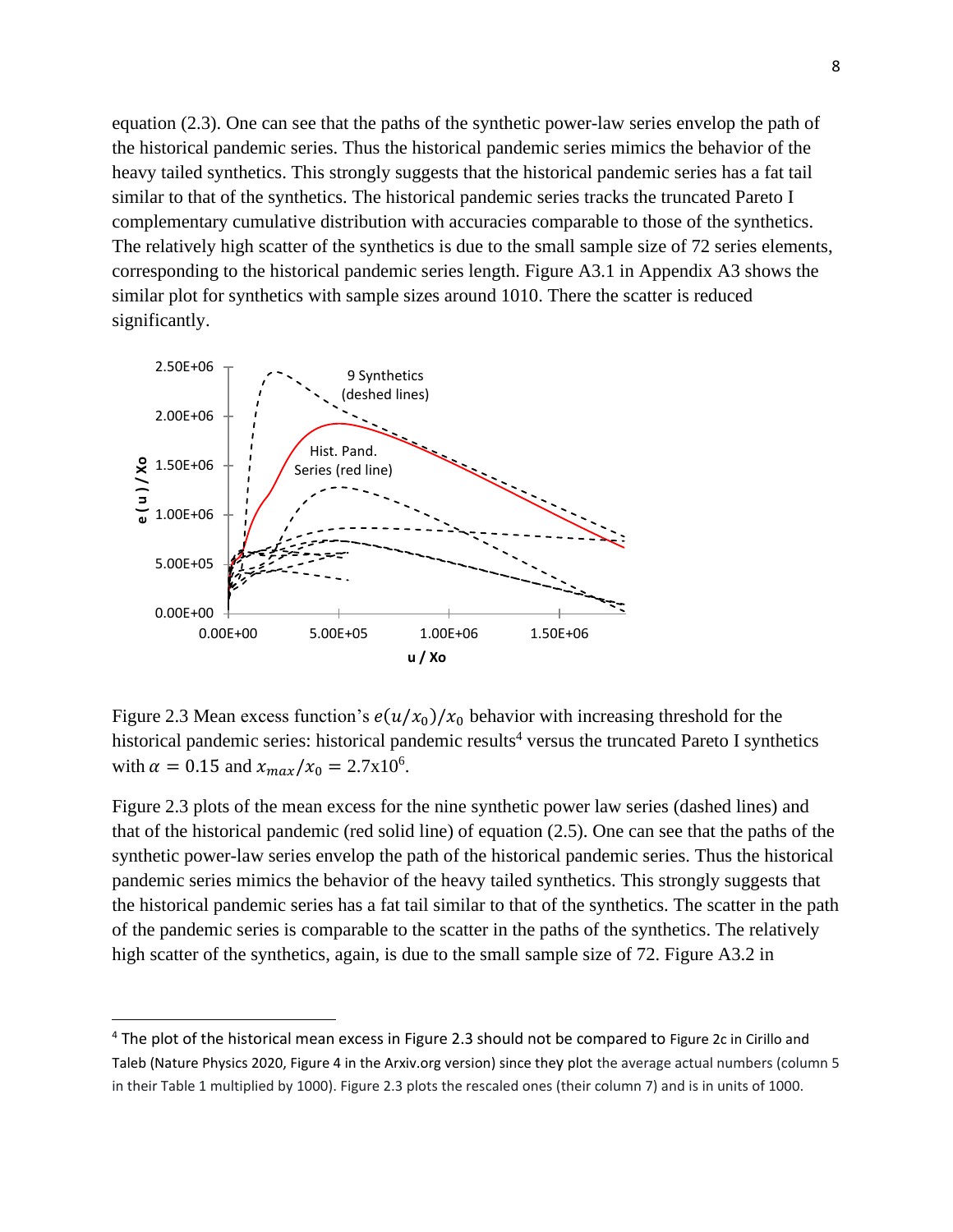Appendix A3 shows that the scatter in the synthetic's tracking of mean excess is greatly reduced for sample sizes around 1110.

Embrechts et. al. (2003, p. 309) describe the plots of ratios of maximum-to-sum as another simple tool to detect heavy tails. To apply this tool, one first forms the sum and maximum of partial empirical series

$$
S_m^p = \sum_{k=1}^m x_m^p \qquad \text{and} \qquad M_m^p = \max(x_1^p, x_1^p, \cdots, x_m^p). \tag{2.7}
$$

In equation (2.7), *m* ranges between  $1 \le m \le n$ , the series is placed in decreasing rank order of element magnitudes  $x_n \leq y \leq x_n$   $\leq x_1$ , and  $p = 1, 2, 3, 4$ . If the expected value of  $x^p$  is finite,  $E(x^p) < \infty$ , then  $M_m^p/S_m^p \to 0$  as  $m \to \infty$  (cf. ibid.). One then plots the latter ratios for all m to examine their behaviors. While the pandemic series' ratios, if the distribution is heavy tailed, are not expected to vanish, one never the less gets useful information by comparing the latter's plots of maximum-to-sum ratios to those of the power law synthetic with  $\alpha + 1 = 1.15$  (whose ratios do not vanish).



Figure 2.4 Plots of maximum-to-sum ratios' variations with  $m$  and  $p$  for the historical pandemic series (solid lines) and one of the power-law  $1 + \alpha = 1.15$  synthetic series (dashed lines).

Figure 2.4 above shows these ratios for the historical pandemic series (solid lines). It also gives the ratios corresponding to one of the synthetic series (dashed lines). The two plots show that the ratios of maximum to sum behave similarly with increasing  $m$  for all values of  $p$ . Hence the distribution of historical pandemic series mimics the fat-tailed behavior of the synthetic, and is likely to have a fat tail similar to the synthetics.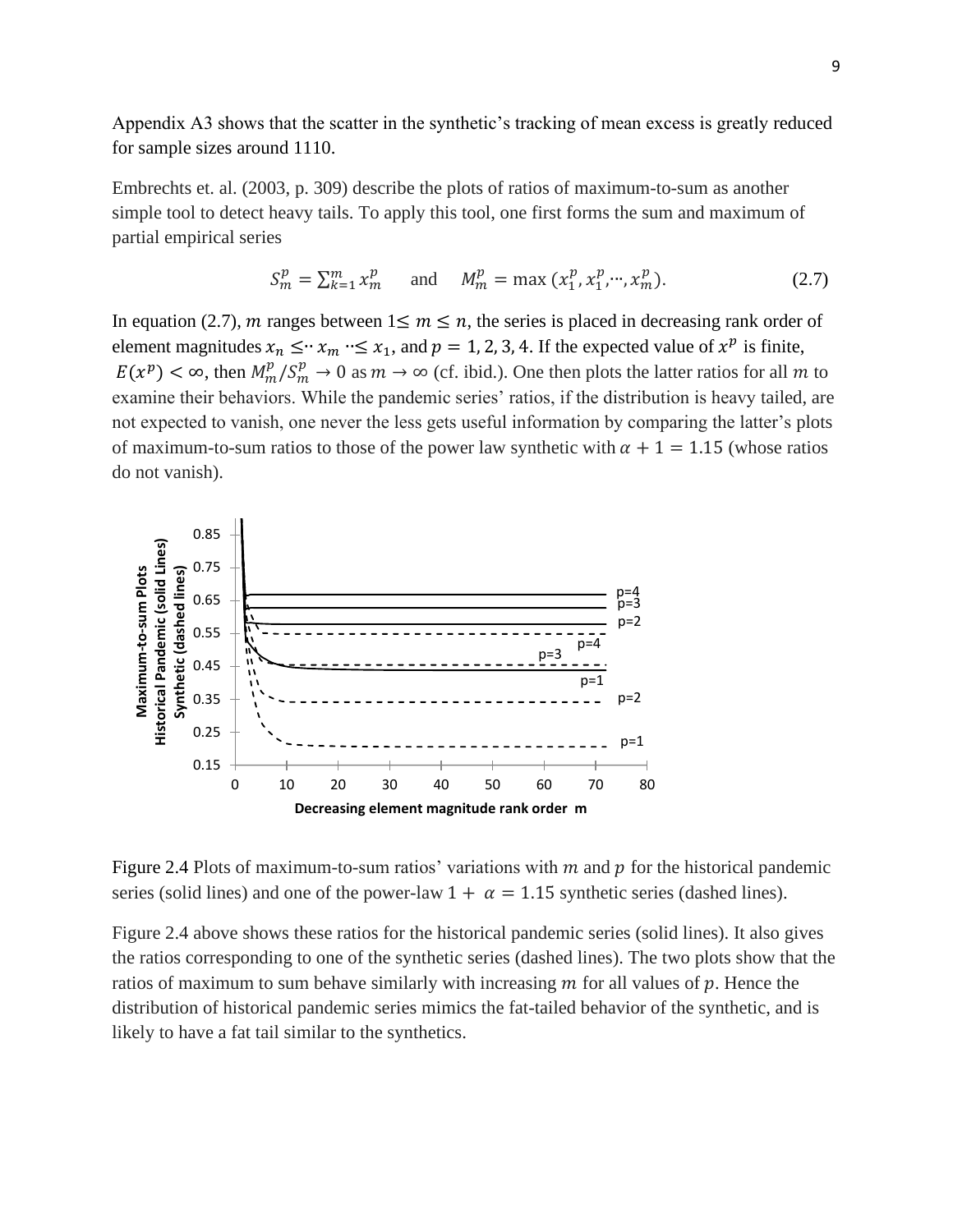#### **3. Comparing Series: Truncated Pareto I to the Worldwide Mortality Rates**

Appendix A2 gives the mortality rate series used here with 119 elements. The unit used in this section is  $x_0 = 1$ . The section uses similar procedures to those presented in Section 2 to study the mortality rate series. It presents the maximum likelihood estimate for this distribution's power law exponent as well as the least-squares-fit estimate of the latter. It finds that the least-squaresfit estimate to be a better representation of the mortality rate series. The section then presents the mean excess above threshold plot for the mortality rate series. It uses the Monte Carlo procedures of Section 2 to generate synthetic power law series. It generates nine sets of such series and compares characteristics of the mortality rate series to those of the synthetics. Zipf plots of the mortality rate series are shown to be very similar to those of the synthetics. The mortality rate series mean excess behavior with increasing thresholds also essentially matches that of the synthetics. These similarities strongly suggest that the mortality rate distribution is likely to be a power law with exponent  $\alpha + 1 = 1.45$ . Finally, it compares the maximum-to-sum plots of one of the synthetics to that of the mortality rate series. The two plots are quite similar, showing that the mortality rate distribution mimics the behavior of the fat-tailed power law distributions, so its distribution is also likely to be fat tailed.

For the mortality rate series,  $x_{max}/x_0 = 125$ ,  $\alpha_{\infty} = 0.48$ . This results in  $\alpha_{mle} = 0.172$ , and the least-squares-fit result is  $\alpha_{lsf} = 0.45$ .



Figure 3.1 Zipf plots of the mortality rate series, and of the truncated Pareto I distributions.

Figure 3.1 above shows the Zipf plot of the mortality rate series (dotted points). The figure also shows the corresponding curves for the truncated Pareto I distributions for  $\alpha_{mle}$  (dashed line) and  $\alpha_{lsf}$  (solid line) along with their  $\mathbb{R}^2$  values of 0.81 and 0.94, respectively. The least-squaresfit is clearly a much better representation of the mortality rate data. The remainder of this section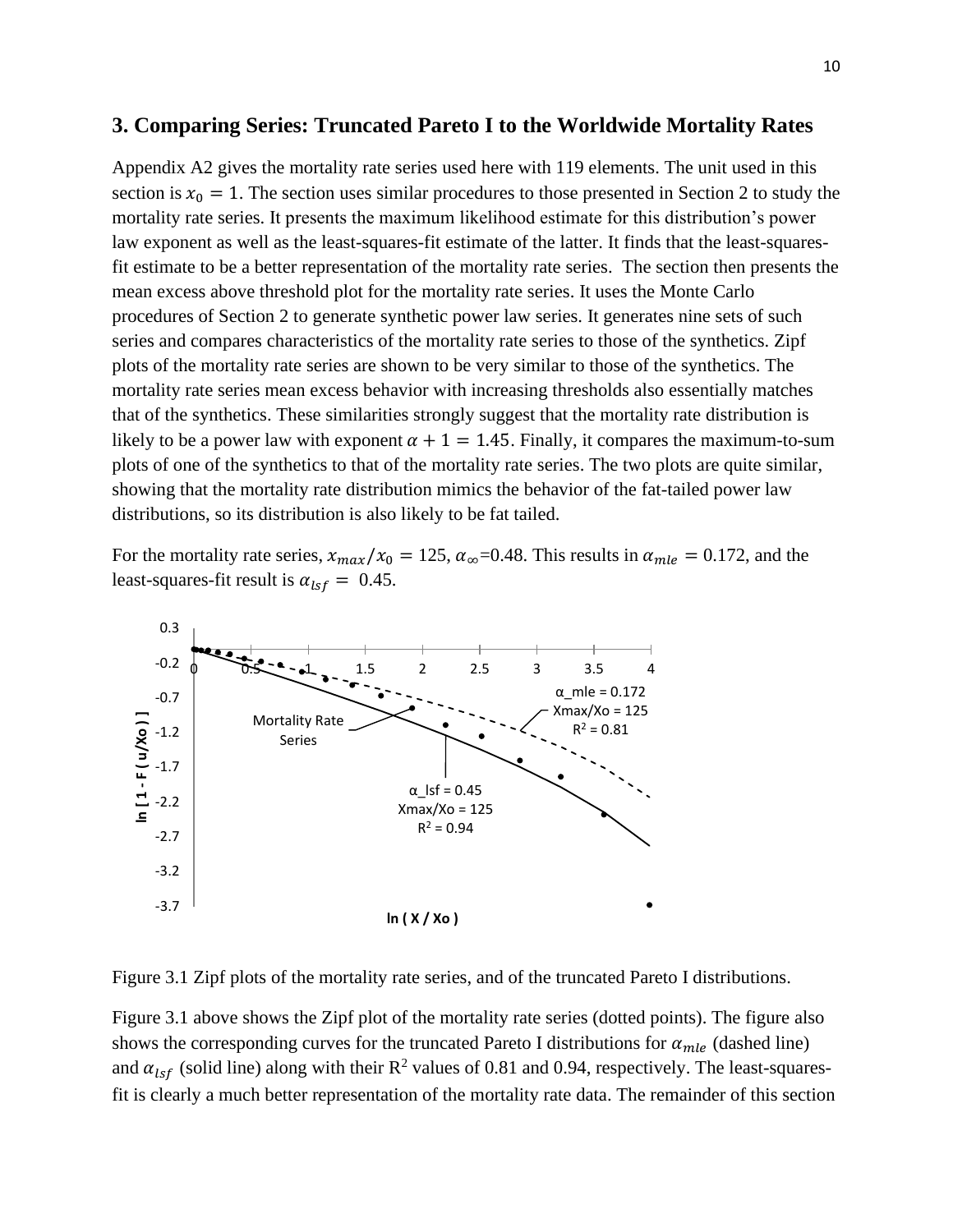thus sets  $\alpha = \alpha_{lsf} = 0.45$  so that the power law exponent is  $1 + \alpha = 1.45$ . This section uses this power law to compare the mortality rate series to Monte Carlo synthetic series with equal lengths of 119.



Figure 3.2 shows Zipf plots for the mortality rate series, 8 synthetic series, and of the corresponding truncated Pareto I complementary cumulative distribution.

Figure 3.2 above shows the Zipf plots for the mortality rate series (red solid line), 8 Monte Carlo synthetic series (dashed lines), as well as that of the corresponding truncated Pareto I of equation (2.3). One can see that the paths of the synthetic power-law series essentially envelop the path of the mortality rate series. Thus the mortality rate series mimics the behavior of the heavy tailed synthetics. This strongly suggests that the mortality rate series has a fat tail similar to that of the synthetics. The mortality rate series tracks the truncated Pareto I complementary cumulative distribution with accuracies comparable to those of the synthetics. The relatively high scatter of the synthetics is due to the small sample size of 119 series elements, corresponding to the mortality rate series length. Figure A3.3 in Appendix A3 shows the similar plot for synthetics with sample sizes around 1110. There the scatter is reduced significantly.

Figure 3.3 below plots of the mean excess for the nine synthetic power law series (dashed lines) and that of the mortality rate (red solid line) of equation (2.5). One can see that the paths of the synthetic power-law series envelop the path of the mortality rate series. Hence the mortality rate series mimics the behavior of the heavy tailed synthetics. This strongly suggests that the mortality rate series has a fat tail similar to that of the synthetics. The scatter in the path of the pandemic series is comparable to the scatter in the paths of the synthetics. The relatively high scatter of the synthetics, again, is due to the small sample size of 119. Figure A3.4 in Appendix A3 shows that the scatter in the synthetic's tracking of mean excess is greatly reduced for sample sizes around 1100.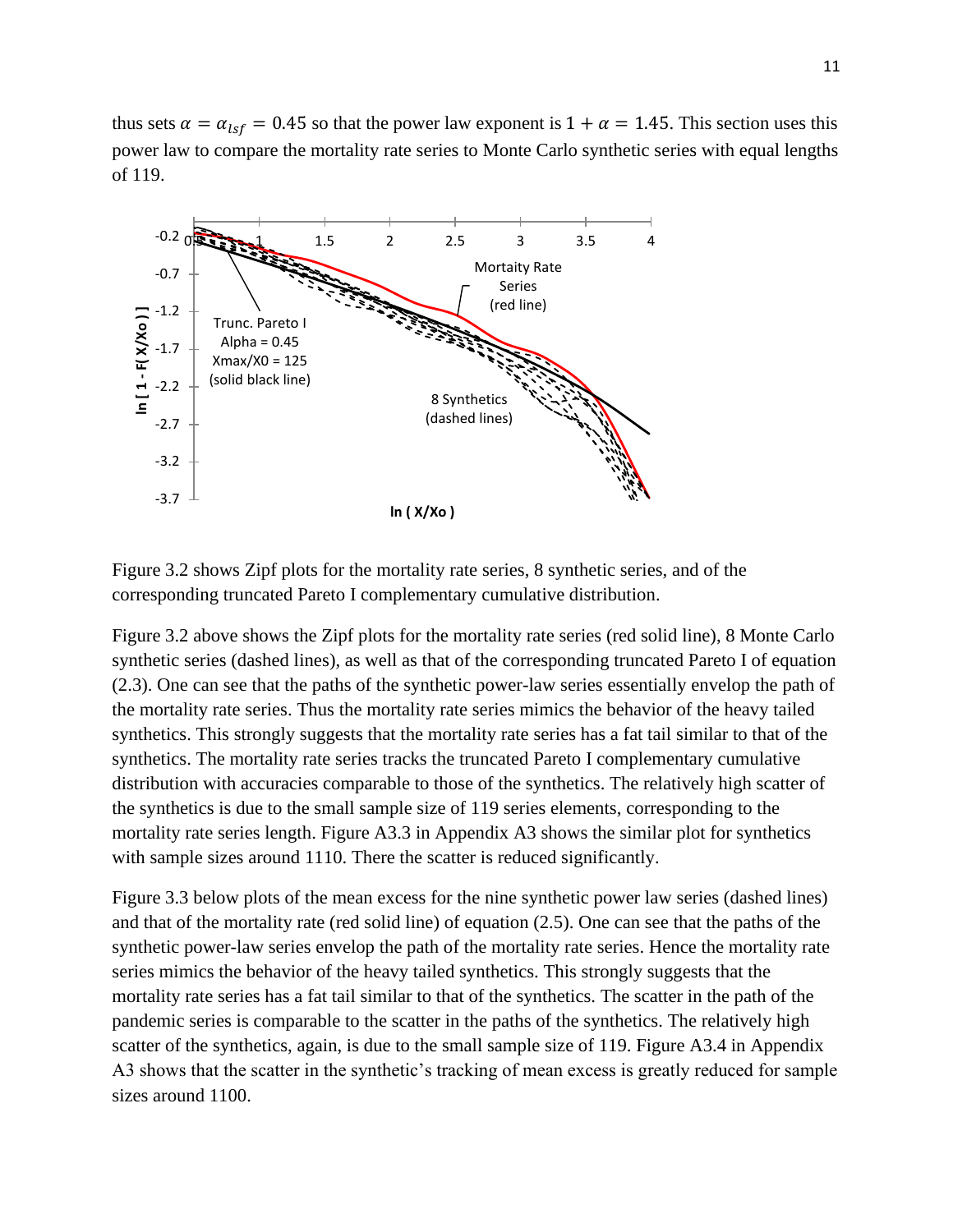

Figure 2.3 Mean excess function's  $e(u/x_0)/x_0$  behavior with increasing threshold for the mortality rate series: mortality rate results versus the truncated Pareto I synthetics with  $\alpha = 0.45$ and  $x_{max}/x_0 = 125$ .



Figure 3.4 Plots of maximum-to-sum ratios' variations with  $m$  and  $p$  for the mortality rate series (solid lines) and one of the power-law  $1 + \alpha = 1.45$  synthetic series (dashed lines).

Let's now consider the maximum-to-sum plots obtained from equations (2.7) for the mortality rate series. Figure 3.4 above shows these ratios for the mortality rate series (solid lines). It also gives the ones corresponding to one of the synthetic series (dashed lines). The two plots show that the ratios of maximum to sum behave similarly with increasing  $m$  for all values of  $p$ . Hence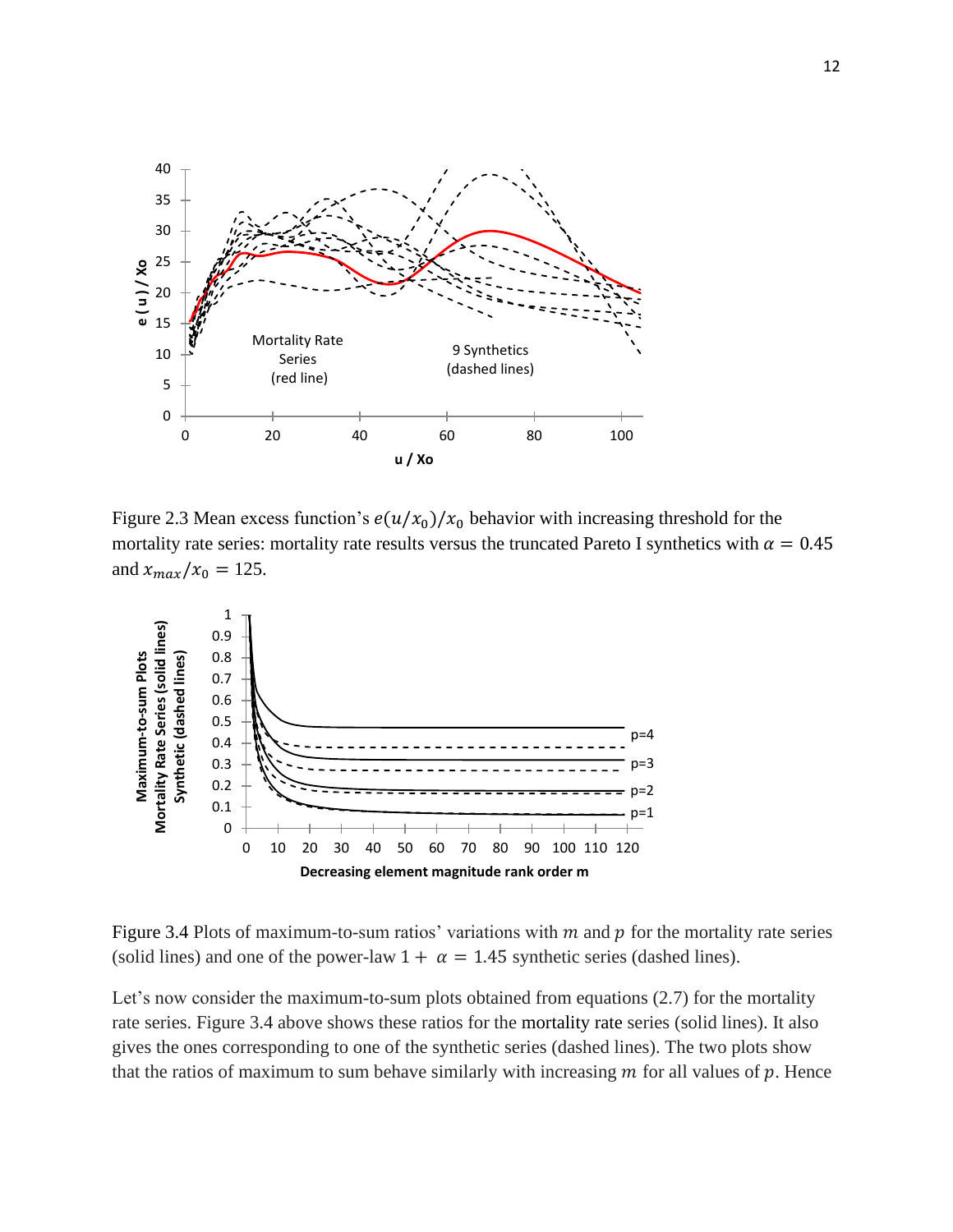the distribution of mortality rate series mimics the fat-tailed behavior of the synthetic, and is likely to have a fat tail too.

# **4. Summary and Discussion**

Section 2 studied the historical pandemic series using methods of extreme value theory. It used a least-squares-fit estimate for the truncated Pareto I distribution to determine the specific historical pandemic power law exponent  $\alpha + 1 = 1.15$ . It then compared the behaviors of several Monte Carlo synthetic series with this power law to the historic pandemic series, producing the following results. The Zipf plots showed very similar behaviors. The mean excess behavior of the historical pandemic series mimics those of the synthetics, with all excesses initially increasing with thresholds. Plots of the ratio of maximums-to-sums showed very similar trends. The harmony in behaviors between the pandemic series and synthetic ones in all of the above ways strongly suggests that the historical pandemic series has a fat tail similar to that of the synthetics.

Section 3 studied the worldwide mortality rates using the procedures of Section 2. It used a leastsquares-fit estimate of the truncated Pareto I distribution to determine the specific mortality rate power law exponent  $\alpha + 1 = 1.45$ . It then compared the behaviors of several Monte Carlo synthetic series with this power law to the mortality rate series, producing the following results. The Zipf plots showed very similar behaviors. The mean excess behavior of the mortality rate series mimics those of the synthetics, with all excesses initially increasing with thresholds. Plots of the ratio of maximums-to-sums showed very similar trends. The harmony in behaviors between the mortality rate series and synthetic ones in all of the above ways strongly suggests that that the mortality rate series has a fat tail similar to that of the synthetic series.

The historical pandemic distribution is predominately determined by ancient history. Sixty-one of its epidemics' endings predate the twenty-first century. All of the more recent plagues have also died out, except for Covid-19. In this sense, it is an unchanging distribution fixed in stone. The mortality rate distribution, on the other hand, is less than a year old. It is currently evolving as the various worldwide countries respond differently to their local respective epidemics.

The tail index  $\alpha + 1 = 1.15$  of the historical pandemic series is significantly smaller than that of the current mortality rate series  $\alpha + 1 = 1.48$ . This indicates that the historical pandemic distribution's behavior is wilder than that of the current mortality rate series. Let us consider possible reasons for this. Clearly medical care has improved significantly over the ages, resulting in a reduction in pandemic-related fatalities. Further, communications are much faster now than in the past, permitting quicker spread of pandemic danger alerts and more rapid roll out of preventive lockdown measures. Countering these positive pandemic control factors are the current much faster and more extensive travel by air that aids the spread of the coronavirus.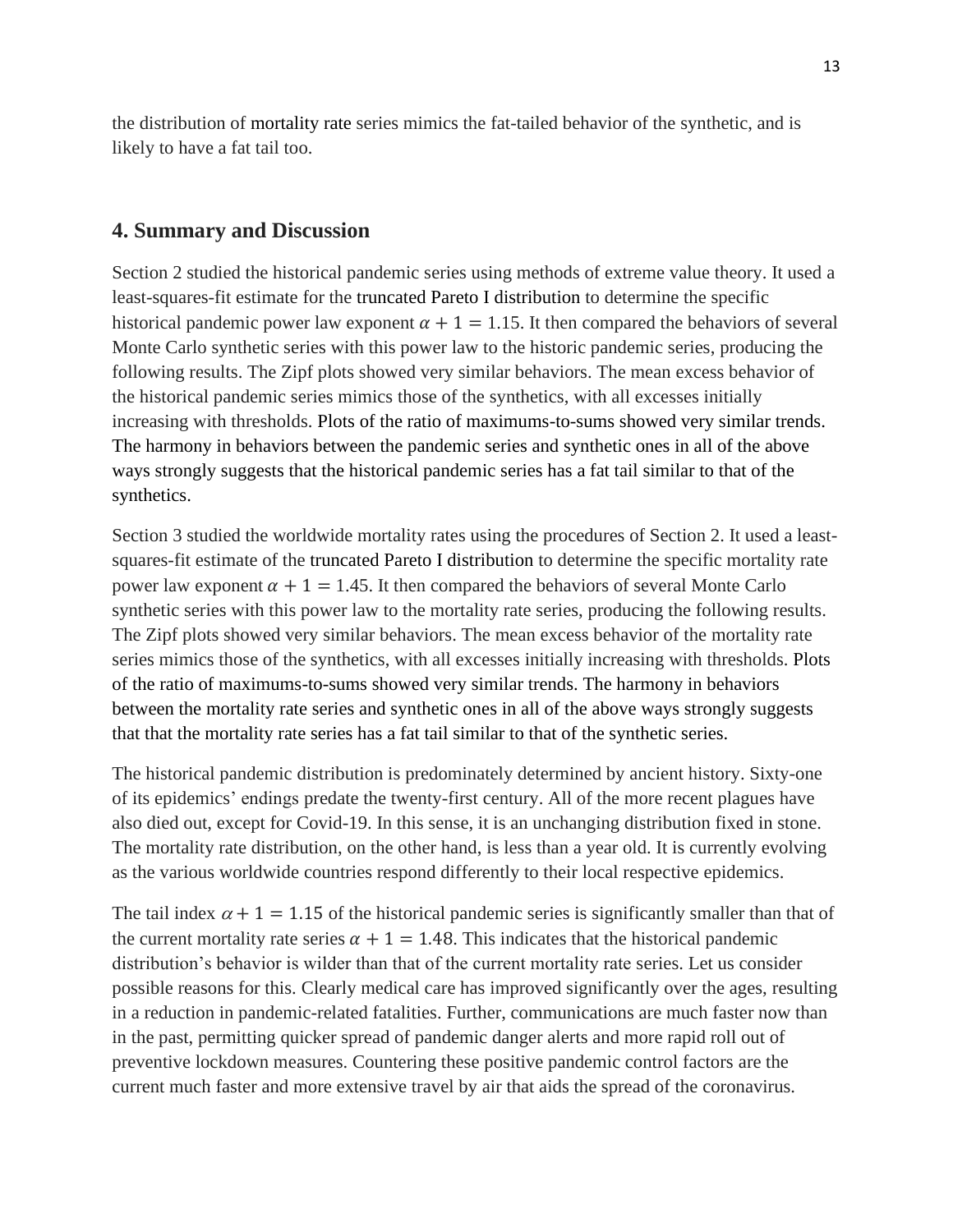Another stumbling block that promotes viral transmission is the public aversion to strong lockdown measures due to the harsh economic consequences resulting from the latter. Considering the sum of these factors, one might speculate that the current mortality distribution has a milder behavior than that of the historical pandemics because the first two positive factors win out over the last two negative ones. On the other hand, one could also guess that because the Covid-19 pandemic is not even one year old, its behavior may get much wilder as it matures, matching the savagery of the historical pandemic. The future's unfolding will reveal the path the present pandemic follows.

The evolution of the worldwide pandemic mortality rate exponent depends on how much coordination occurs between the countries. If many countries take parallel and persistent (versus chaotic and weak) responses to the epidemic, the mortality rate distribution will change: the current fat-tailed distribution may swerve in the future toward milder (versus wilder) fat-tail behavior, having higher (versus lower) power laws.



Figure 4.1 Recent readings of the mortality rate exponents and their trends.

Table 4.1 Values of the mortality rate's power law exponents for several recent dates.

| Date               | 8/31/20 | 10/10/20 | 11/21/20 | 1/1/21 |
|--------------------|---------|----------|----------|--------|
| $1 + \alpha_{unb}$ | 1.480   | 1.457    | 1.393    | 1.349  |
| $1 + \alpha_{lsf}$ | 1.450   | 1.401    | 1.253    | 1.133  |
| $x_{max}/x_0$      | 125     | 125      | 139      | 143    |

Forebodingly, over the past several months the worldwide mortality rate's exponent has been trending steadily downward. This exponent was determined on recent dates as shown in Table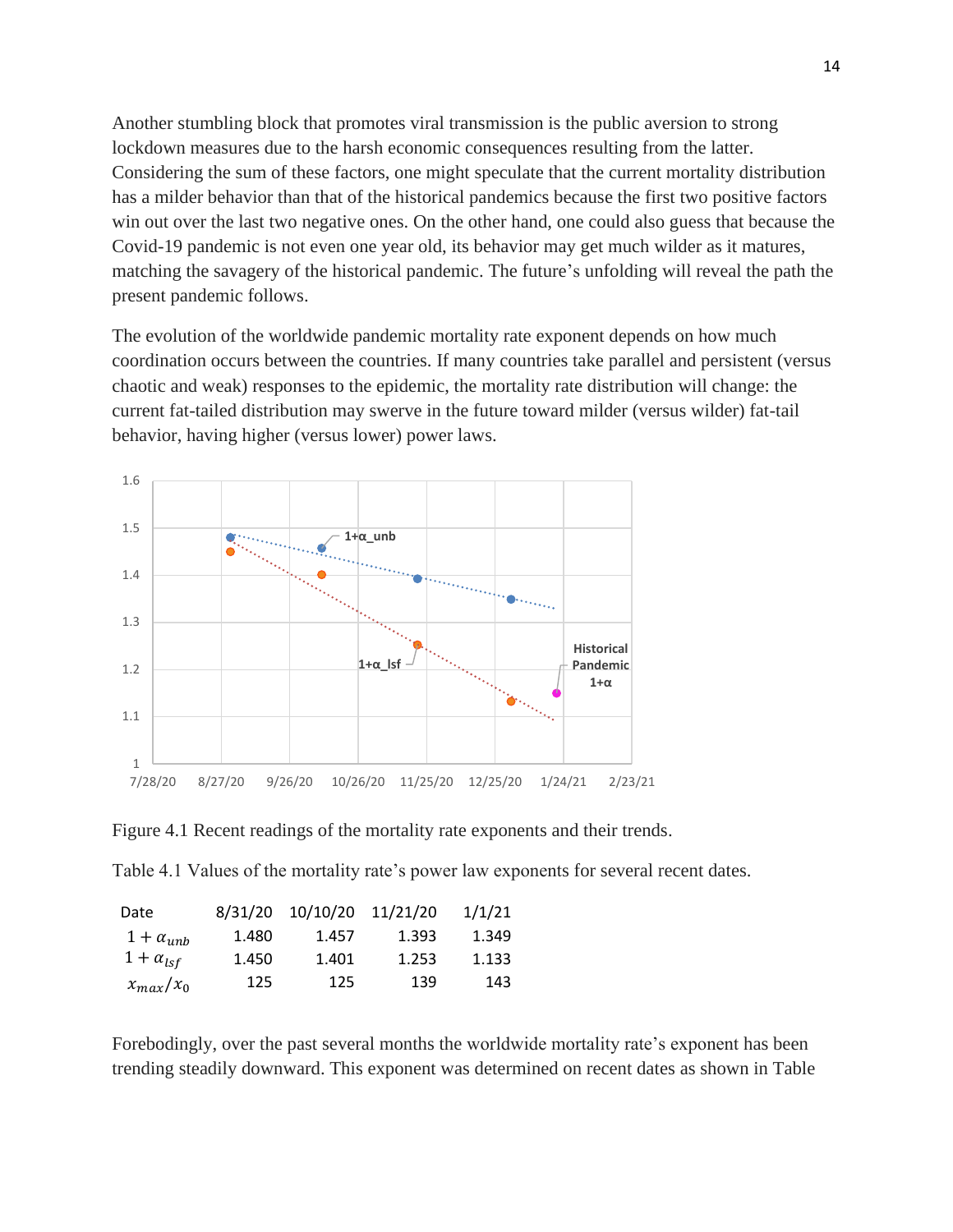4.1 above for both the unbounded  $(1+\alpha_{unb})$  and the least-square-fit truncated Pareto I distributions. The cut-offs for the latter distributions are also given in the table.

Figure 4.1 above plots these readings and the trend lines they project. One can see that the leastsquare-fit exponent has already decreased below the value of the historic pandemic one. For the unbounded case, if the trend maintains its pace, the mortality rate's exponent will approach the historical pandemic's lower value by the middle of July, 2021.

Sections 2 and 3 used the truncated Pareto I distribution. This was due to the limited data available, i.e., the historical pandemic series and the mortality rate series as of August 31, 2020. One does not know how high the pandemic death toll will climb<sup>5</sup>, and the remainder of this section assumes the unbounded distribution.

The mortality rate distribution may also be altered by an individual country's determined and sustained (versus lackadaisical and failing) response, which may shift its position in future pandemics distributions to less (versus more) catastrophic regions.

Table 4.2 Top eleven countries in decreasing rank order of mortality rate magnitudes and the status of their virus response.

| <b>Rank Order</b> | Country              | <b>Status of Virus Response</b> |
|-------------------|----------------------|---------------------------------|
| 1                 | San Marino           | <b>Beating virus</b>            |
| $\overline{2}$    | Peru                 | Needs to take action            |
| 3                 | Belgium              | Needs to take action            |
| 4                 | Andorra              | <b>Beating virus</b>            |
| 5                 | United Kingdom       | Needs to take action            |
| 6                 | Spain                | Needs to take action            |
| 7                 | Chile                | Needs to take action            |
| 8                 | Italy                | Needs to take action            |
| 9                 | <b>Brazil</b>        | Needs to take action            |
| 10                | Sweden               | Nearly there                    |
| 11                | <b>United States</b> | Needs to take action            |

Let's look at the recent efforts against the pandemics by countries within the top eleven mortality rates. Table 4.2 shows these countries in decreasing rank order of mortality rate magnitudes, along with the status<sup>6</sup> of each country's virus response to its epidemic. This status varies from "Needs to take action," to "Nearly there," to "Beating virus." Note that San Marino and Andorra

<sup>&</sup>lt;sup>5</sup> The only certain upper bound to the death toll is the entire world population, which from a practical point of view is infinite.

 $6$  Statuses of countries' efforts against the virus are from the EndCoronavirus.org web site, at: <https://www.endcoronavirus.org/countries#nearly> .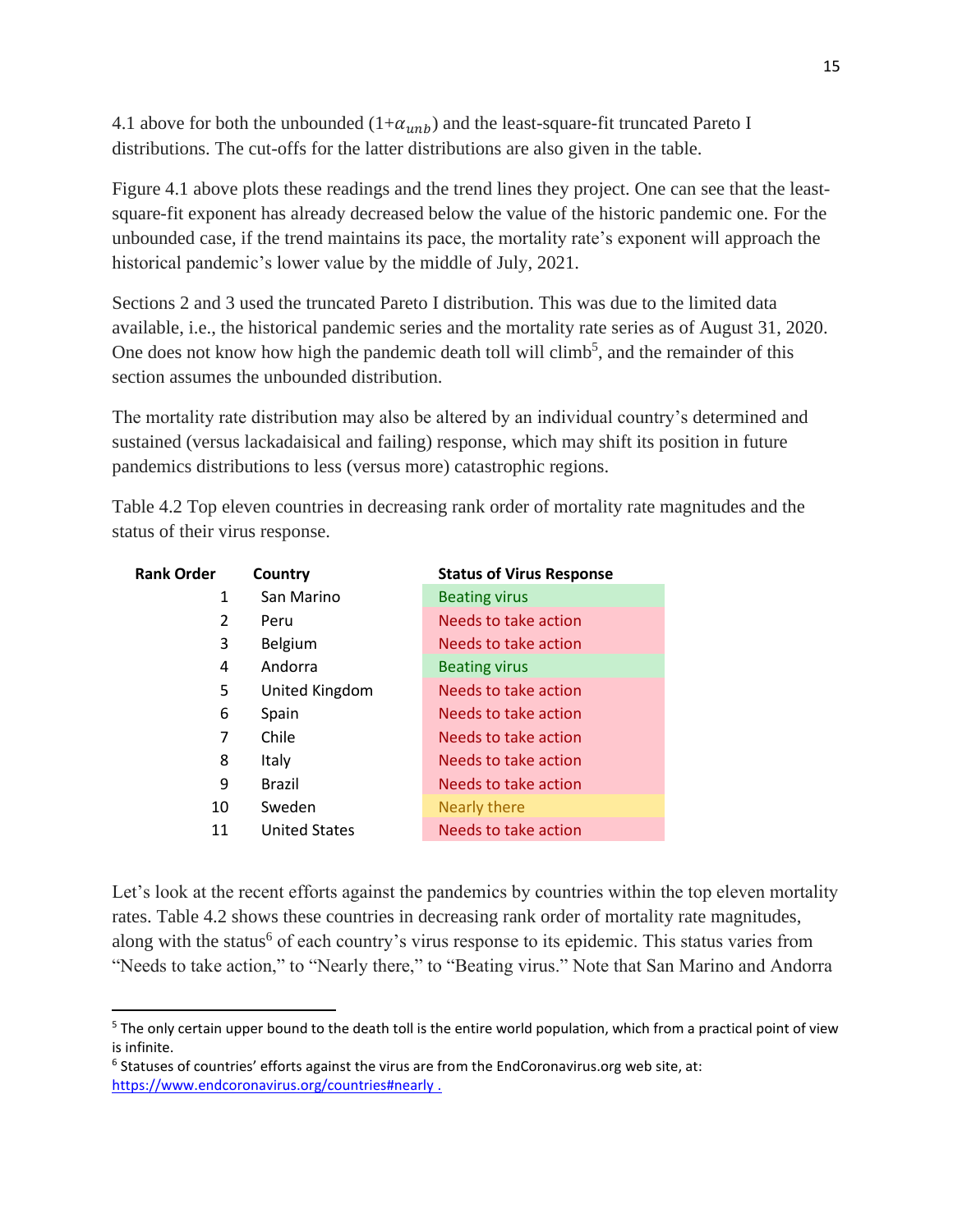are now beating the virus although they rank first and fourth in mortality rate magnitudes, respectively. Assuming that their virus responses maintain their good status into the far future, their mortality rate magnitudes will presumably drop, while other countries with weaker efforts will see increases. Sweden is nearly there, so three out of eleven countries may be destined for an optimistic outcome. This gives an admittedly sketchy probability of rosy outcomes for an average country at the highest mortality rates of about 27%.

Table 4.3 Twenty-three countries in the total mortality rate series with mortality rates above unity that are beating the coronavirus currently, or are nearly there.

|                   |              | <b>Mortality</b> |                   |                 | <b>Mortality</b> |
|-------------------|--------------|------------------|-------------------|-----------------|------------------|
| <b>Rank Order</b> | Country      | Rate             | <b>Rank Order</b> | Country         | Rate             |
| 1                 | San Marino   | 124.32           | 74                | Estonia         | 4.85             |
| 4                 | Andorra      | 68.83            | 81                | Mauritania      | 3.61             |
| 23                | Kosovo       | 26.45            | 84                | <b>Belize</b>   | 3.39             |
| 26                | South Africa | 24.49            | 91                | Pakistan        | 2.97             |
| 35                | Kyrgyzstan   | 16.75            | 95                | Australia       | 2.63             |
| 44                | Saudi Arabia | 11.56            | 99                | <b>Barbados</b> | 2.44             |
| 46                | El Salvador  | 11.17            | 102               | Sudan           | 1.97             |
| 50                | Serbia       | 10.21            | 106               | Latvia          | 1.76             |
| 54                | Kazakhstan   | 8.33             | 108               | Cyprus          | 1.68             |
| 61                | Qatar        | 7.08             | 110               | Cameroon        | 1.63             |
| 65                | Djibouti     | 6.26             | 118               | Kenya           | 1.12             |
| 68                | Egypt        | 5.51             |                   |                 |                  |

One doesn't know if these countries can maintain their successful efforts in the future, so let's describe them as countries in epidemic remission. In the discussion below, this term will be applied to all countries with a virus response status of "beating virus", or "nearly there".

Table 4.3 above shows the twenty-three countries that are in epidemic remission from the data set used here with 119 countries. This table also shows their rank in mortality rate magnitude and their mortality rate. Here, the probability of the optimistic outcome of epidemic remission is lowered to 23 out of 119 countries, or 19% for countries with mortality rates above unity.

Note that the countries in epidemic remission have mortality rate magnitudes ranging from nearly the lowest one to the highest one. This suggests that a country's current mortality rate has no bearing on its achievement of epidemic remission. Hence, a country's path to epidemic remission appears not to be tethered to the unstable and dangerous mortality rate power law distribution. Furthermore, three countries with the top ten highest mortality rate magnitudes have achieved epidemic remission, as noted above. This suggests that while a county's past determines its position on the ranked power law sequence, it's likely the strength of its response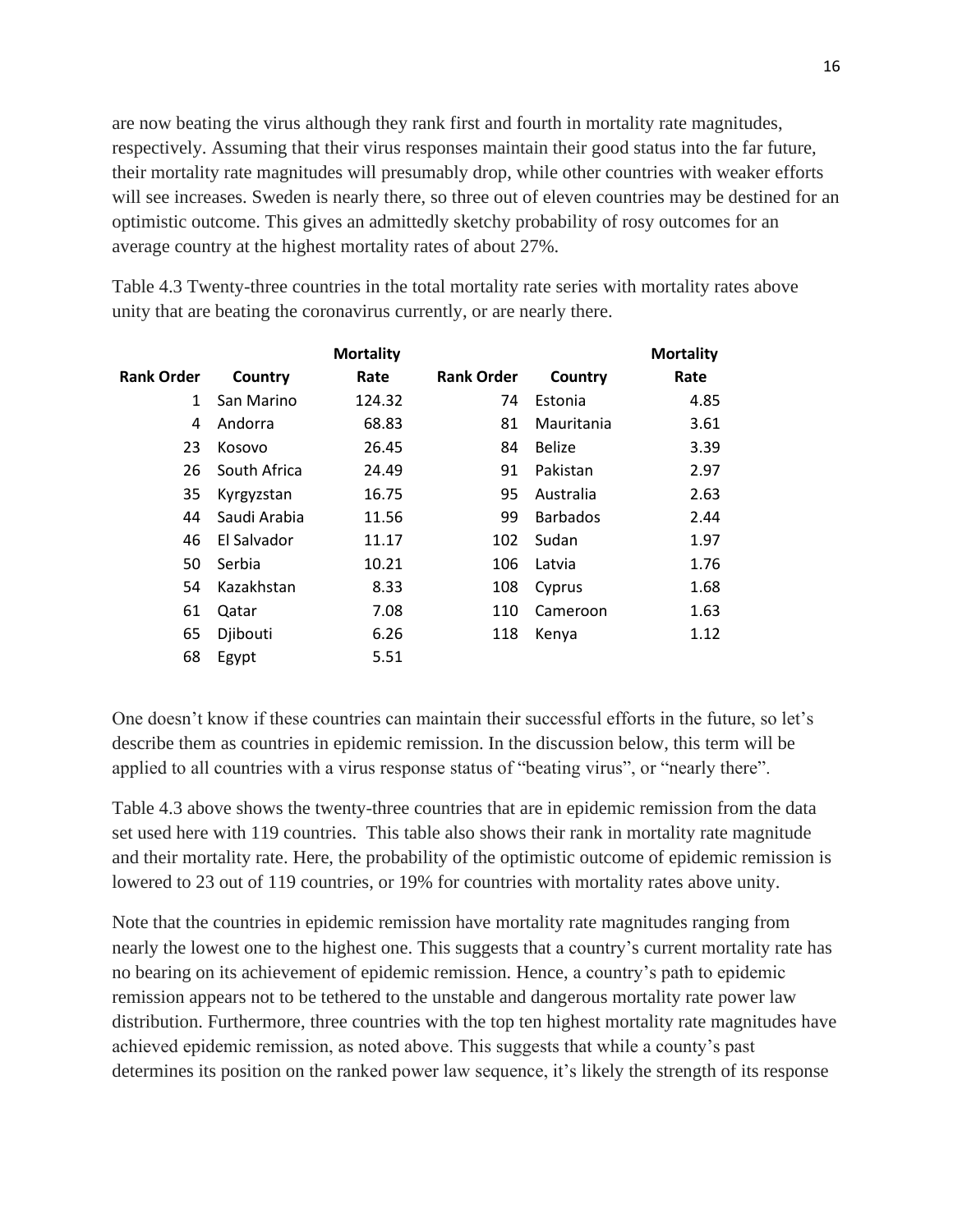to the epidemic that determines its future, not the mortality power law distribution<sup>7</sup>. The pandemic's progression should either support or negate these premises.

The Pareto I distributions discussed here allow extreme catastrophic events to occur frequently. Thus, both the historical pandemic and current mortality rate evidence demands extreme caution when dealing with epidemics. Let us now consider the predictive capabilities of power law distributions. A possible approach is through the value-at-risk concept used in finance. For power law distributions, the value at risk can be expressed analytically (cf. Neslehova,

Embrechts, and Chavez-Demoulin, 2006, p. 5), and is given by  $VaR_{1-\varepsilon} = x_0 \varepsilon^{-\frac{1}{\gamma}}$ , where  $\gamma$  is the power law exponent. This value at risk means that in  $1/\epsilon$  trials one result will likely exceed the value of  $x_0 \varepsilon^{-\frac{1}{\gamma}}$ . In financial practice,  $1 - \varepsilon$  is expressed as a percentage and typically  $\varepsilon = 0.1\%$ . For the historical pandemic series with  $\gamma = \alpha + 1 = 1.15$  and  $x_0 = 10^3$ , one obtains  $VaR_{99,9\%} =$ 399,000. This means that 1 in a1000 times the fatalities will likely exceed 399,000 deaths. While this statement is mathematically precise, it's illusory for the following reason. One must also consider the average of the fatalities above the value-at-risk threshold of 399,000 deaths. For the pandemic distribution,  $\alpha = .15$  so the Pareto I distribution's average above the given threshold is infinite<sup>8</sup>. The latter result holds for all  $\varepsilon > 0$ . This renders the value-at-risk premise "in  $1/\varepsilon$ trials, one result will probably exceed…" a meaningless non sequitur: for any and all trial

sets  $1/\varepsilon$ , the mean of the deaths above each set's respective thresholds  $x_0 \varepsilon^{-\frac{1}{\gamma}}$  is crushingly huge<sup>9</sup> (infinite). Thus, while their fat tails red-light dangers that power law distributions pose, these distributions cannot provide specific predictions on or even ranges for devastating events to guide pandemic responses.

Clearly the evolution of the mortality rate distribution will depend on myriads of unknown factors in the individual responses of each of the worldwide countries. Given the wide chasm of uncertainty faced by each country against this coronavirus, epidemic forecasts may provide useful guidance in the efforts against the virus -- if the forecasts can be made more reliable, as championed by Ioannidis et.al. (2020). Projections like those presented<sup>10</sup> by the Institute for Health Metrics and Evaluation at the University of Washington are instructive and motivational. They project out to April 2021 for current best estimates of the United States response to the coronavirus. They also give a projection that includes the effects of easing of mandates, and one

<sup>8</sup> For the Pareto I distribution, this average is given by

 $7$  Tables 4.2 and 4.3 were completed around the end of September, 2020. Some of the statuses of the countries' virus responses or mortality rankings have changed. However, the points noted in this paragraph still remain relevant.

 $\int_{\frac{u_{\varepsilon}}{x_0}}^{\infty} x$  $f(x)dx$  $\int_{\frac{u_{\mathcal{E}}}{x_0}}^{\infty} f(x) dx$  $=$  {  $\infty$  for  $\alpha \leq 1$  $\alpha$  $\alpha-1$  $u_{\varepsilon}$ *o* for  $\alpha > 1$ , where  $u_{\varepsilon} = x_0 \varepsilon^{-\frac{1}{\gamma}}$ .

<sup>&</sup>lt;sup>9</sup> Heedless individuals might be enticed by the "one chance in 1/ $\varepsilon$  trials" with  $\varepsilon$  below 10<sup>-3</sup>, being wittingly or unwittingly blind to likely realizations of crushingly huge fatalities. Such an approach does not give a useful epidemic projection- instead- it misleadingly presents lower devastation magnitudes than those likely to occur. <sup>10</sup> Available at:<https://covid19.healthdata.org/global?view=total-deaths&tab=trend> .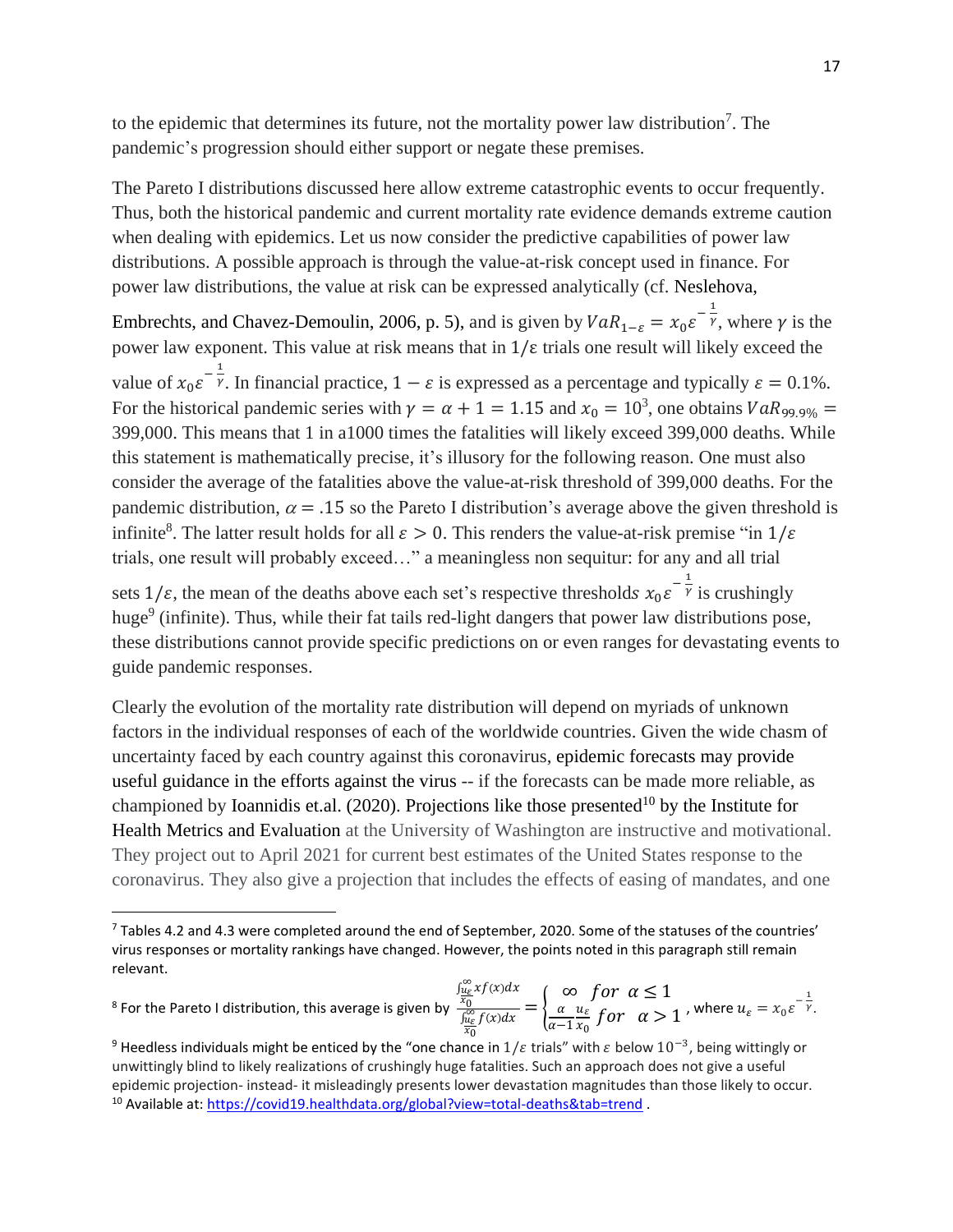that includes effects of universal mask use. Their current best estimate for total deaths by April is about 567,000. Universal mask use would lower the fatalities to about 518,000, while easing of mandates increases the death toll to about 731,000. The large differences in death tolls should encourage rational individuals to wear masks and support gradual, not hasty, easing of mandates.

Finally, this discussion ends by summarizing the results in Appendix 1. This appendix determines the maximum likelihood parameters for two possible Gamma function representations of the historical pandemic data. Using Monte Carlo methods, it generates several sets of Gamma-function-distributed series with the same length as the pandemic one. It then looks at typical events that each Gamma distribution generates. It finds that the scales of each Gamma distribution's typical events are orders of magnitudes smaller than the scale of the historical epidemics. Hence, the Gamma distributions are not relevant to studies of the historical pandemic series.

The author thanks Damon Larson for editing parts of this manuscript.

#### **Appendix 1 Comparing Gamma Distributions to the Pandemic Series**

This section determines the maximum likelihood parameters of two Gamma distributions: 1) one where the pandemic series' elements are the Gamma function's arguments and 2) one where the logarithms of the series' elements are its arguments. It then generates several sets of Gamma function deviates each containing the same number of elements as the historical pandemic series for each Gamma function representation. It then looks at typical events that the two Gamma distributions generate. It finds that the scales of these typical events are orders of magnitudes smaller than the scale of the historical epidemics. Hence the Gamma distribution representations are not relevant to studies of the historical pandemic series.

This appendix uses the variable  $y = x/x_0$ , where  $x_0 = 1000$ . The two Gamma distributions with shape  $\alpha$  and scale  $\beta$  parameters are

$$
f(y, \alpha, \beta) = \frac{y^{\alpha - 1}}{\Gamma(\alpha)\beta^{\alpha}} e^{-\frac{y}{\beta}}, \quad \text{and} \quad f(lny, \alpha, \beta) = \frac{(\ln y)^{\alpha - 1}}{\Gamma(\alpha)\beta^{\alpha}} e^{-\frac{\ln y}{\beta}}.
$$
 (A1.1)

The rightmost distribution was posited as a possible fit to the pandemic data by Ioannidis et.al. (2020). Let us first consider the leftmost distribution.

The equations that the maximum likelihood parameters satisfy are straight forwardly determined<sup>11</sup> and are given by

$$
\beta = \langle y_i \rangle / \alpha \tag{A1.2}
$$

 $11$  For example, see the Wikipedia page at [https://en.wikipedia.org/wiki/Gamma\\_distribution.](https://en.wikipedia.org/wiki/Gamma_distribution)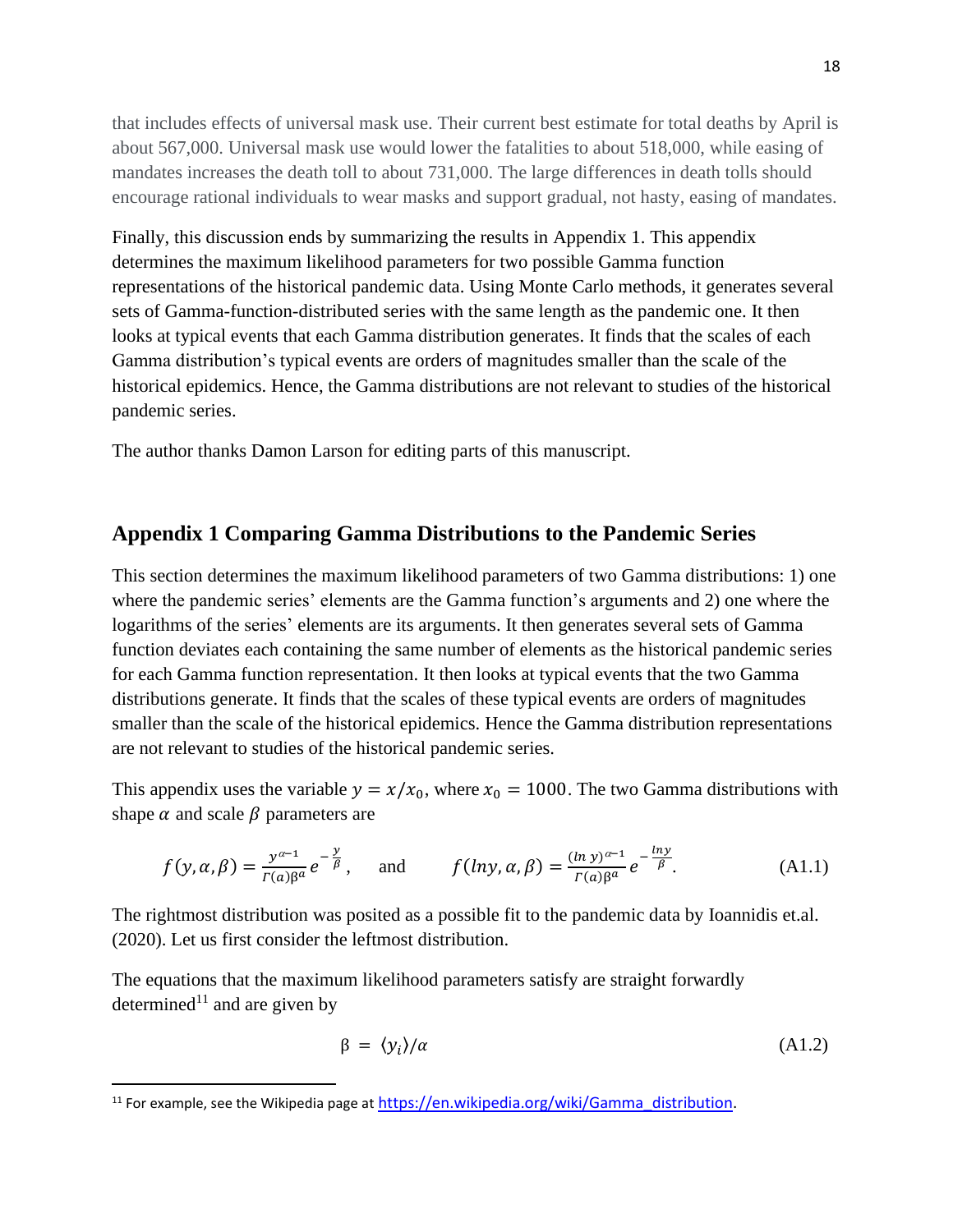$$
\langle \ln y_i \rangle - \frac{\Gamma'(\alpha)}{\Gamma(\alpha)} - \ln \langle y_i \rangle + \ln \alpha = 0. \tag{A1.3}
$$

In the above equations, the angle brackets denote pandemic series averages,  $\Gamma(\alpha)$  is the Gamma function, and  $\Gamma'(\alpha)$  is its first derivative.

Table A1.1 Maximum likelihood Gamma function parameters for the historical pandemic series

| $f(x, \alpha, \beta)$ |          |              |                      |                                  |
|-----------------------|----------|--------------|----------------------|----------------------------------|
| Arguement x           | $\alpha$ | B            | $\mu = \alpha \beta$ | $\sigma = \sqrt{\alpha \beta^2}$ |
|                       | 0.159    | 5.34 $x10^5$ | $8.49 \times 10^{4}$ | $2.13 \times 10^{5}$             |
| ln v                  | 2.60     | 0.643        | 1.67                 | 1.04                             |

The approximation  $\Gamma'(\alpha) = [\Gamma(\alpha + .001) - \Gamma(\alpha - .0001)]/0.002$  was used to solve Equation (A1.3). The resulting maximum likelihood Gamma function parameters are given in the first numerical row of the Table A1.1 above, along with the distribution's mean  $\mu$  and standard deviation  $\sigma$ .

Liu, C., Martin, R., Syring, N. (2015) give a procedure for generating this Gamma distribution's deviates. The author implemented their procedure to generate 10,000 deviates. This set of deviates reproduced the mean and standard deviation in table A1.1 with accuracies better than  $0.5\%$ .

Now consider the rightmost distribution in equation (A1.1). The equations that the maximum likelihood parameters satisfy for this logarithmic representation are obtained by substituting  $y_i \rightarrow$ *ln*  $y_i$  into equations (A1.2) and (A1.3):

$$
\beta = \langle \ln y_i \rangle / a \tag{A1.4}
$$

$$
\langle \ln (ln y_i) \rangle - \frac{r'(a)}{r(a)} - \ln (\langle ln y_i \rangle) + ln \alpha = 0. \tag{A1.5}
$$

The solutions to these equations are given in the second numerical row of Table A1.1, along with this distribution's mean and standard deviation.

The Wikipedia page<sup>12</sup> on Gamma distributions summarizes Marsaglia's procedure for generating deviates of this distribution. The author implemented this procedure to generate 10,000 deviates. This set of deviates reproduced the mean and standard deviation in Table A1.1 with accuracies of  $0.5%$ 

The above procedure for producing synthetic deviates of the Gamma representation  $f(y, \alpha, \beta)$  of the epidemic series was used to generate nine sets of series having lengths of 72, equal to that of the historical pandemic one. The summary parameters  $max(x_i)$ , mean  $\mu = \langle x_m \rangle$ , and standard

<sup>12</sup> Available at: [https://en.wikipedia.org/wiki/Gamma\\_distribution.](https://en.wikipedia.org/wiki/Gamma_distribution)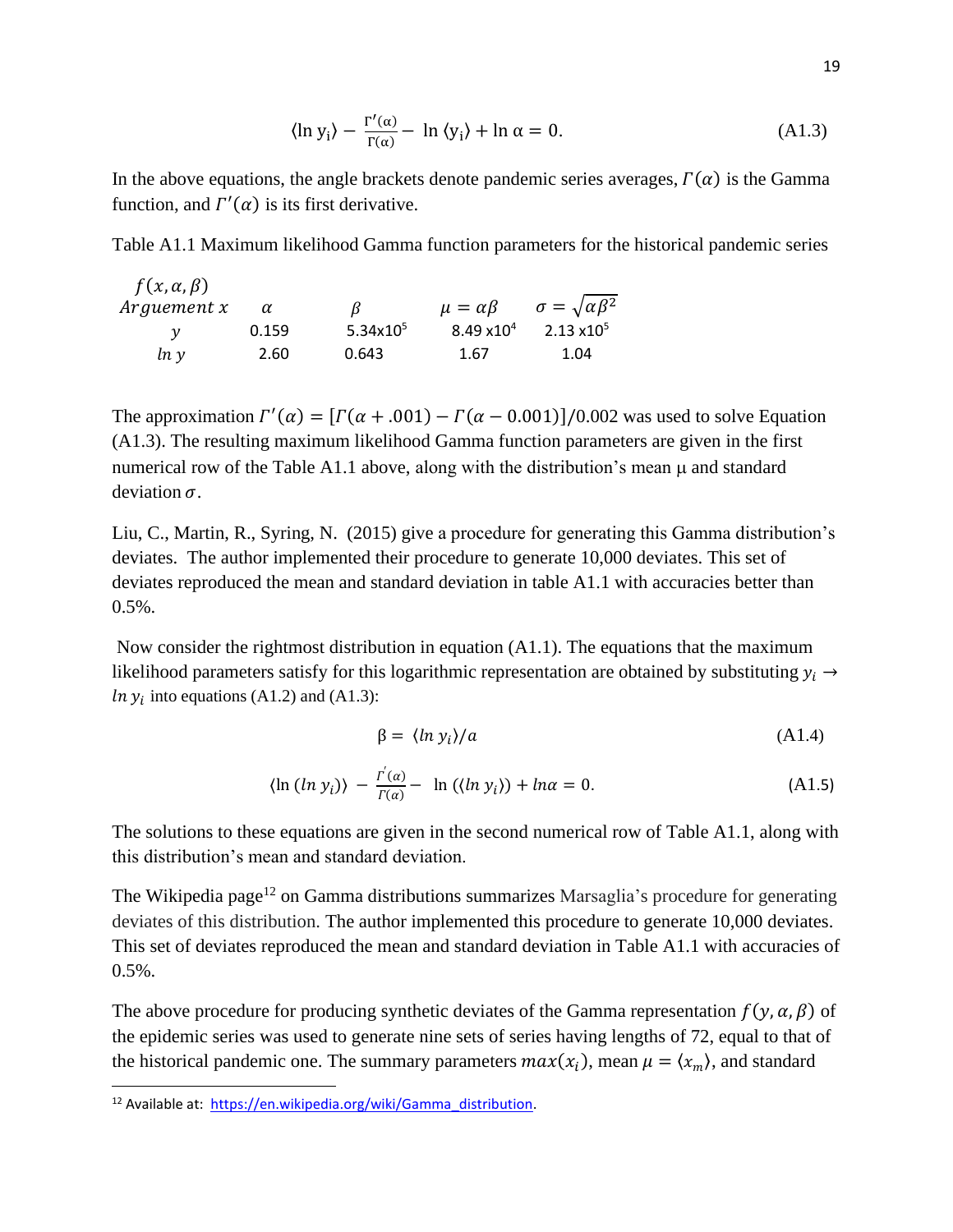deviation  $\sigma_{x_m}$  were computed for each set, giving ranges for each one over the nine sets. Table A1.2 below gives the results along with the corresponding parameters of the Gamma function representation. One can see that the most common series described by this Gamma representation have much smaller maximum elements, much lower series' element means, and much more restricted deviations around their means. Hence a typical event described by this Gamma representation is on a much smaller scale than that of the pandemic series by factors over 500 for each of the summary parameters. Thus this Gamma representation is not relevant to studies of the historical pandemic series.

Table A1.3 below shows the results of the above procedure applied to generate typical series of the Gamma representation<sup>13</sup>  $f(lny, \alpha, \beta)$ . One again sees that all of the summary parameters of the historical pandemic series vastly exceed the ranges of typical series described by this Gamma representation, and thus the latter is not relevant to studies of the historical pandemic series.

Table A1.4 below shows the results of the above procedure when applied to the truncated Pareto I distribution  $f(x/x_0)$  corresponding to the historical epidemic series  $1 + \alpha = 1.15$ . One can see that the Pareto I distribution's typical series have summary parameter ranges that accommodate the historical pandemic's summary parameters. Hence it can be appropriately used to study the historical pandemic distribution.

<sup>&</sup>lt;sup>13</sup> In this case one first determines the respective summary parameter's logarithms and then takes their exponential value.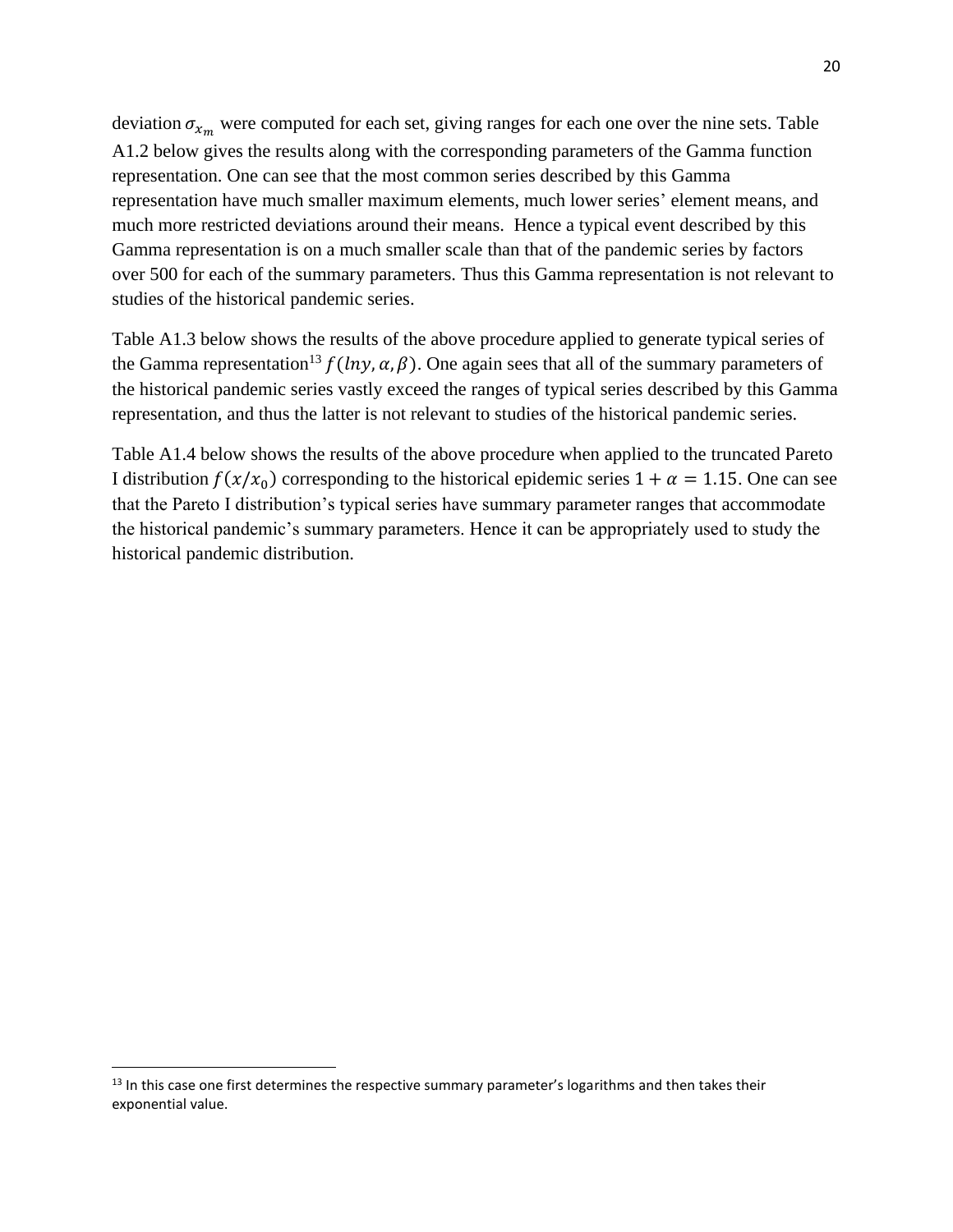Table A1.2 Nine Gamma functions  $f(y, \alpha, \beta)$  series' summary parameters compared to those of the historical pandemic.

| $f(y, \alpha, \beta)$<br>Series $# =$                                                               |  | 1 2 3 4 5 6 7 8                                                         |  |  | -9 | Range:<br>Min   | Max | Historical<br>Pandemic |
|-----------------------------------------------------------------------------------------------------|--|-------------------------------------------------------------------------|--|--|----|-----------------|-----|------------------------|
| $Max(x_m)$ 1.2E+03 2.1E+03 1.4E+03 1.5E+03 1.2E+03 2.2E+03 1.2E+03 1.4E+03 8.4E+02                  |  |                                                                         |  |  |    | 8.4E+02 2.2E+03 |     | $2.7E + 06$            |
| $\mu = \langle x_m \rangle$ 1.4E+02 1.8E+02 1.8E+02 1.5E+02 1.0E+02 2.6E+02 1.1E+02 1.6E+02 1.3E+02 |  |                                                                         |  |  |    |                 |     | $8.5E + 04$            |
| $\sigma_{x_m}$                                                                                      |  | 2.1E+02 3.3E+02 3.0E+02 2.5E+02 1.9E+02 4.0E+02 2.0E+02 2.5E+02 2.0E+02 |  |  |    |                 |     | $4.1E + 05$            |

Table A1.3 Nine Gamma functions  $f(\ln x, \alpha, \beta)$  series' summary parameters compared to those of the historical pandemic.

| $f(lny, \alpha, \beta)$                                                                             |  |                                                                         |  |  |    | Range:           |     | Historical  |
|-----------------------------------------------------------------------------------------------------|--|-------------------------------------------------------------------------|--|--|----|------------------|-----|-------------|
| Series $# =$                                                                                        |  | 2 3 4 5 6 7 8                                                           |  |  | -9 | Min              | Max | Pandemic    |
|                                                                                                     |  |                                                                         |  |  |    |                  |     |             |
| $Max(x_m)$ 1.1E+02 3.7E+02 1.0E+03 2.3E+04 1.7E+02 4.4E+02 1.4E+02 1.5E+04 1.9E+02                  |  |                                                                         |  |  |    | 1.1E+02  2.3E+04 |     | $2.7E + 06$ |
| $\mu = \langle x_m \rangle$ 1.4E+01 1.4E+01 1.9E+01 2.2E+01 1.3E+01 1.4E+01 1.4E+01 1.5E+01 2.0E+01 |  |                                                                         |  |  |    | 1.3E+01  2.2E+01 |     | $8.5E + 04$ |
| $\sigma_{x_m}$                                                                                      |  | 2.4E+00 2.5E+00 3.1E+00 4.9E+00 2.1E+00 2.4E+00 2.3E+00 3.5E+00 2.6E+00 |  |  |    |                  |     | $4.1E + 05$ |

Table A1.4 Nine Pareto I distribution series' summary parameters compared to those of the historical pandemic.

| Pareto I<br>$f(x/x_0)$<br>Series $# =$ |                                                                         | $\overline{2}$ | $3 \sim$                                                                | 4 5 6 7 |  | 8 | 9 | Range:<br>Min | Max             | Historical<br>Pandemic |
|----------------------------------------|-------------------------------------------------------------------------|----------------|-------------------------------------------------------------------------|---------|--|---|---|---------------|-----------------|------------------------|
| $Max(x_m)$                             | 1.9E+06 3.0E+06 2.3E+06 2.9E+06 2.6E+06 2.7E+06 2.7E+06 2.8E+06 1.8E+06 |                |                                                                         |         |  |   |   |               | 1.8E+06 3.0E+06 | $2.7E + 06$            |
| $\mu = \langle x_m \rangle$            |                                                                         |                | 9.5E+04 1.1E+05 8.5E+04 7.5E+04 1.7E+05 1.0E+05 1.1E+05 6.2E+04 8.1E+04 |         |  |   |   | 6.2E+04       | 1.7E+05         | 8.5E+04                |
| $\sigma_{x_m}$                         |                                                                         |                | 3.8E+05 4.5E+05 3.3E+05 3.8E+05 4.9E+05 3.9E+05 4.5E+05 3.4E+05 3.3E+05 |         |  |   |   | 3.3E+05       | 4.9E+05         | $4.1E + 05$            |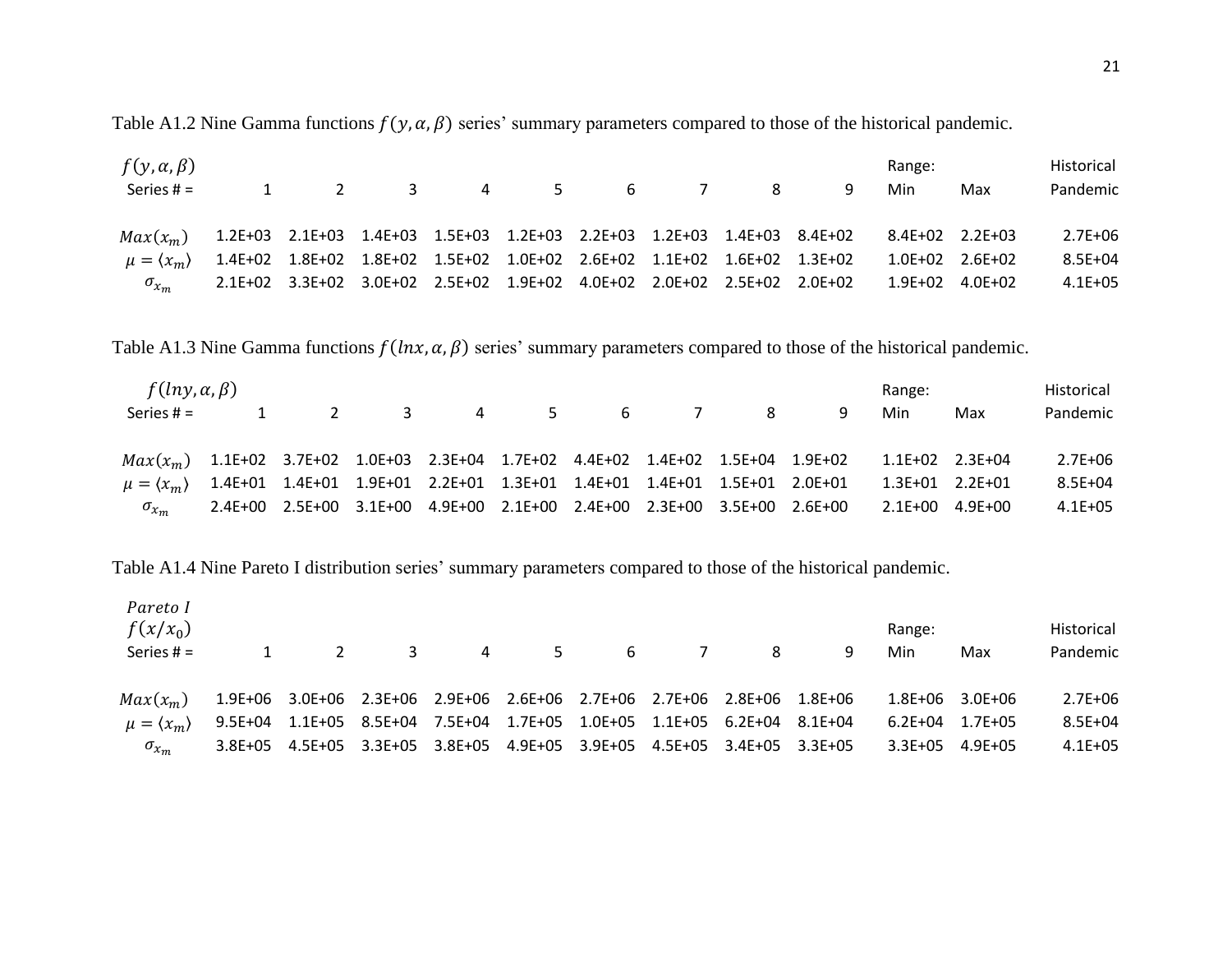# **Appendix A2 Mortality Rate Series Data**

On 8/31/20 the worldwide mortality rates (deaths/100K population) were copied from the Johns Hopkins Coronavirus Resource Center's web site<sup>14</sup>. Mortality rates smaller than 1, were discarded. Table A2.1 below gives the elements of the mortality rate series with 119 elements.

|                | Mortality |      | Mortality |        | Mortality |      |         |
|----------------|-----------|------|-----------|--------|-----------|------|---------|
| Rank           | Rate      | Rank | Rate      | Rank   | Rate      | Rank | Rate    |
| $\mathbf 1$    | 124.32    | 31   | 18.59     | 61     | 7.08      | 91   | 2.97    |
| $\overline{2}$ | 89.99     | 32   | 18.32     | 62     | 6.43      | 92   | 2.83    |
| 3              | 86.63     | 33   | 18.32     | 63     | 6.34      | 93   | 2.77    |
| 4              | 68.83     | 34   | 17.72     | 64     | 6.3       | 94   | 2.65    |
| 5              | 62.55     | 35   | 16.75     | 65     | 6.26      | 95   | 2.63    |
| 6              | 62.27     | 36   | 16.09     | 66     | 6.09      | 96   | $2.5\,$ |
| $\overline{7}$ | 60.27     | 37   | 16.07     | 67     | 5.84      | 97   | 2.48    |
| 8              | 58.72     | 38   | 16        | 68     | 5.51      | 98   | 2.48    |
| 9              | 57.95     | 39   | 14.18     | 69     | 5.43      | 99   | 2.44    |
| 10             | 57.04     | 40   | 12.83     | 70     | 5.37      | 100  | 2.44    |
| $11\,$         | 56.12     | 41   | 12.33     | $71\,$ | 5.37      | 101  | 2.12    |
| 12             | 51.04     | 42   | 12.11     | 72     | 5.01      | 102  | 1.97    |
| 13             | 47.93     | 43   | 11.86     | 73     | 4.97      | 103  | 1.81    |
| 14             | 45.74     | 44   | 11.56     | 74     | 4.85      | 104  | 1.81    |
| 15             | 44.28     | 45   | 11.22     | 75     | 4.83      | 105  | 1.79    |
| 16             | 39.6      | 46   | 11.17     | 76     | 4.69      | 106  | 1.76    |
| 17             | 38.37     | 47   | 10.76     | 77     | 4.55      | 107  | 1.7     |
| 18             | 36.61     | 48   | 10.57     | 78     | 3.99      | 108  | 1.68    |
| 19             | 36.28     | 49   | 10.34     | 79     | 3.99      | 109  | 1.66    |
| 20             | 29.78     | 50   | 10.21     | 80     | 3.77      | 110  | 1.63    |
| 21             | 28.95     | 51   | 9.91      | 81     | 3.61      | 111  | 1.58    |
| 22             | 28.06     | 52   | 8.95      | 82     | 3.58      | 112  | 1.49    |
| 23             | 26.45     | 53   | 8.72      | 83     | 3.55      | 113  | 1.47    |
| 24             | 26.37     | 54   | 8.33      | 84     | 3.39      | 114  | 1.4     |
| 25             | 24.75     | 55   | 8.29      | 85     | 3.34      | 115  | 1.34    |
| 26             | 24.49     | 56   | 8.01      | 86     | 3.33      | 116  | 1.33    |
| 27             | 23.55     | 57   | 7.74      | 87     | 3.17      | 117  | 1.28    |
| 28             | 20.4      | 58   | 7.36      | 88     | 3.12      | 118  | 1.12    |
| 29             | 19.54     | 59   | 7.18      | 89     | 3.08      | 119  | 1.03    |
| 30             | 19.46     | 60   | 7.11      | 90     | 3.06      |      |         |

Table A2.1 Worldwide mortality rates (deaths/100K population).

<sup>&</sup>lt;sup>14</sup> Available at: [https://coronavirus.jhu.edu/data/mortality.](https://coronavirus.jhu.edu/data/mortality) Note current individual elements in this rank ordered table may differ from those in Table A2.1 which was copied from the web site last August.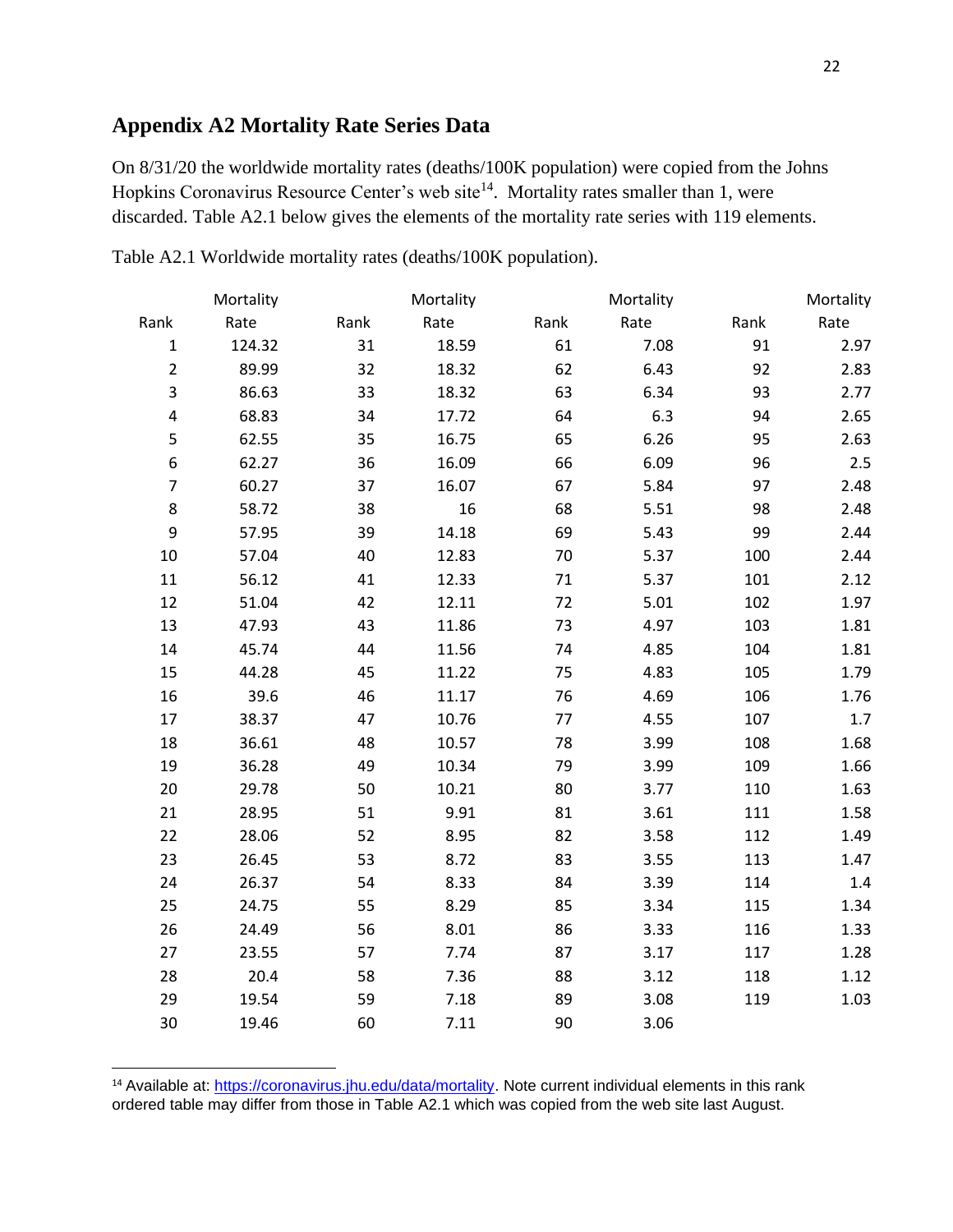# **Appendix A3 Comparing Big Sample-Size Synthetics to Expected Behaviors**

This appendix presents charts comparing the behaviors of larger sample size synthetics to their expected tracks. Each figure presented below corresponds to a figure in either Section 2 (with sample size of 72) or Section 3 (with sample size of 119). These charts are presented to demonstrate that the large scatter in the corresponding figures presented in these Sections is due to their small sample sizes. The figures with sample sizes noted on them along with their captions are self-explanatory, so that no additional comments accompany them.



Figure A3.1 Zipf plots for the synthetic series and the truncated Pareto I complementary cumulative distribution corresponding to the historical pandemic series.



Figure A3.2 Mass excess  $e(u)/x_0$  behaviors with increasing threshold for parameters corresponding to the historical pandemic series.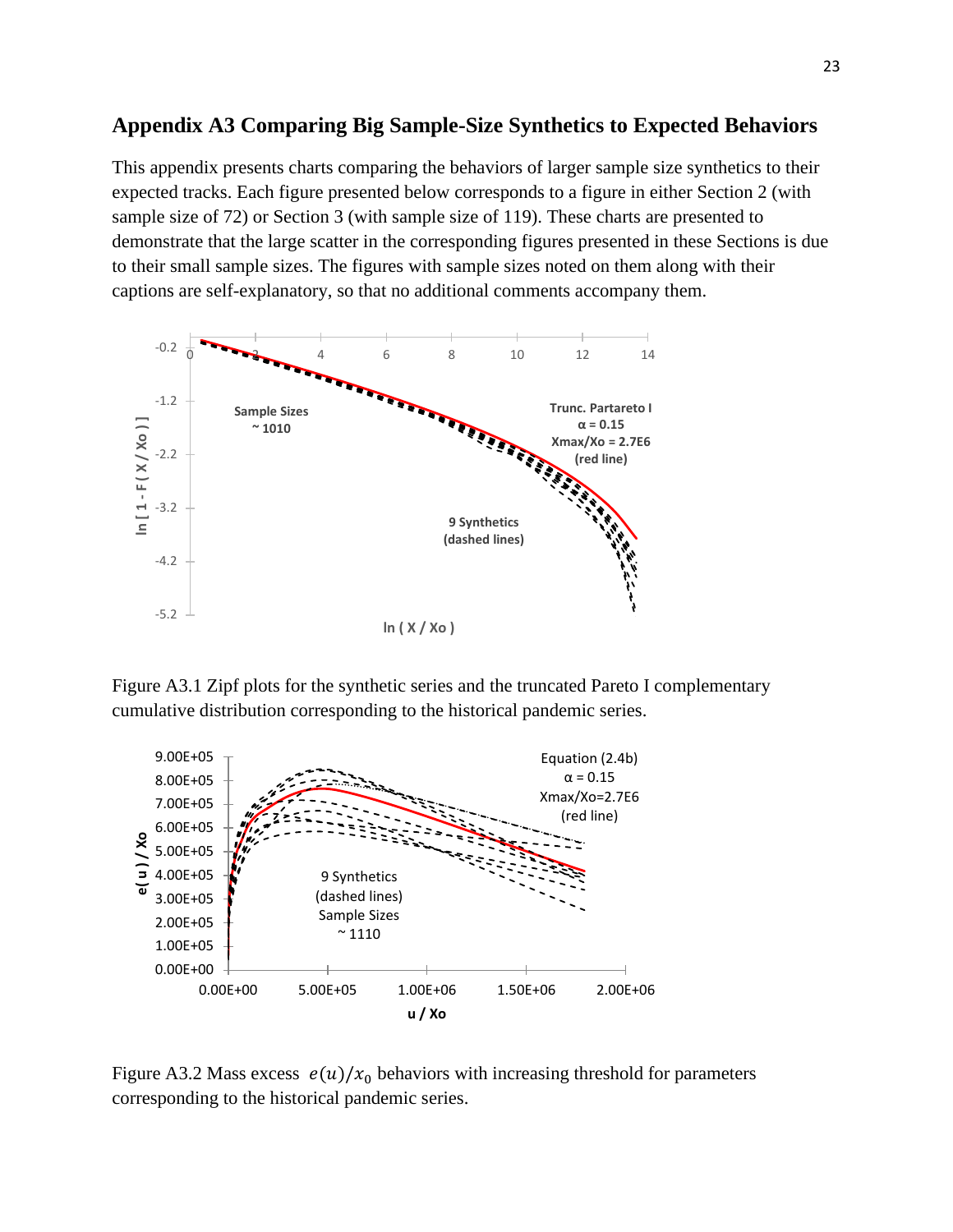

Figure A3.3 Zipf plots for the synthetic series and truncated Pareto I complementary cumulative distribution corresponding to the mortality rate series.



Figure A3.4 Mass excess  $e(u)/x_0$  behaviors with increasing threshold for parameters corresponding to the mortality rate series.